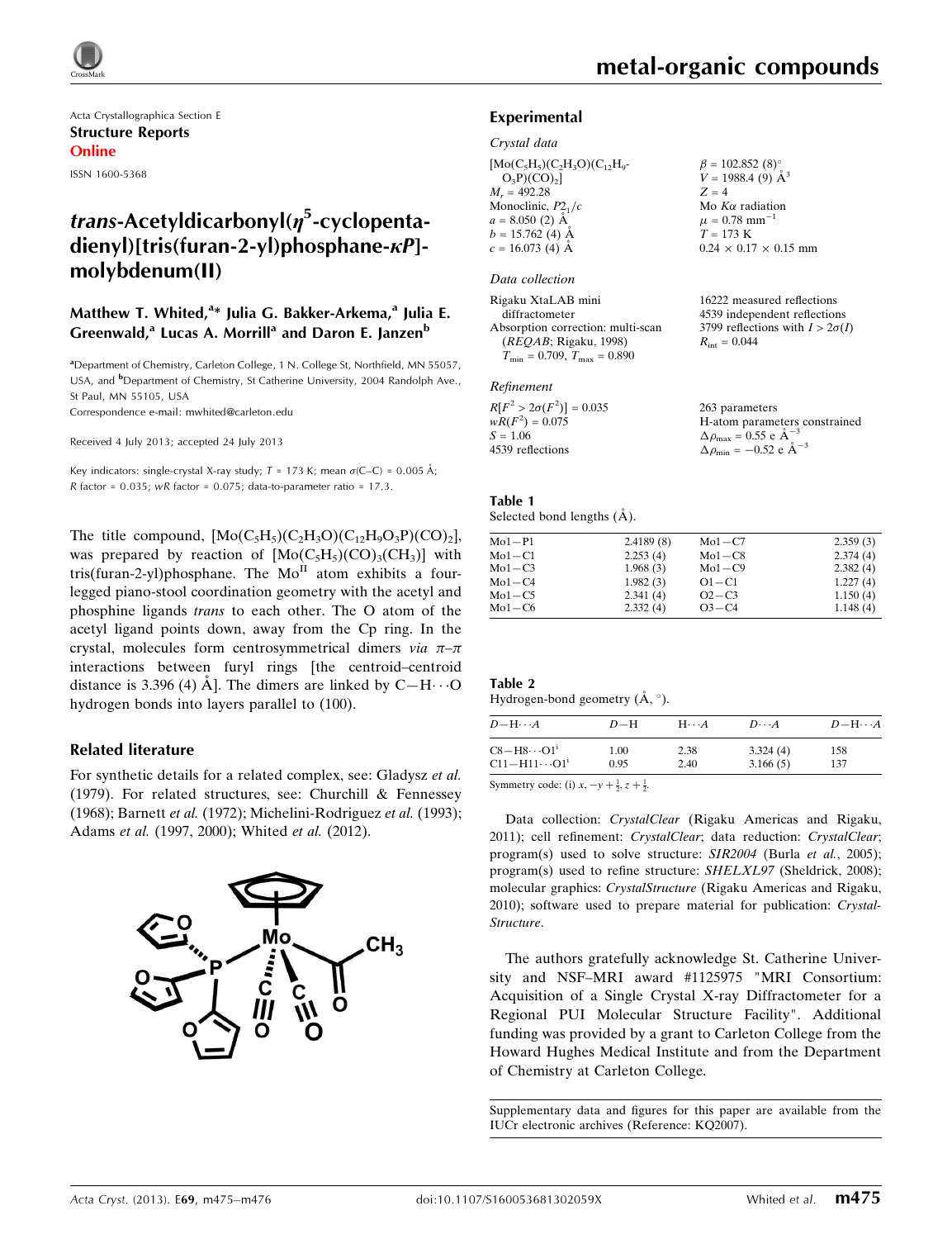#### References

- [Adams, H., Bailey, N. A., Blenkiron, P. & Morris, M. J. \(1997\).](https://scripts.iucr.org/cgi-bin/cr.cgi?rm=pdfbb&cnor=kq2007&bbid=BB1) J. Chem. Soc. Dalton Trans. [pp. 3589–3598.](https://scripts.iucr.org/cgi-bin/cr.cgi?rm=pdfbb&cnor=kq2007&bbid=BB1)
- [Adams, H., Bailey, N. A., Blenkiron, P. & Morris, M. J. \(2000\).](https://scripts.iucr.org/cgi-bin/cr.cgi?rm=pdfbb&cnor=kq2007&bbid=BB2) J. Chem. Soc. Dalton Trans. [pp. 3074–3081.](https://scripts.iucr.org/cgi-bin/cr.cgi?rm=pdfbb&cnor=kq2007&bbid=BB2)
- [Barnett, K. W., Pollman, T. G. & Solomon, T. W. \(1972\).](https://scripts.iucr.org/cgi-bin/cr.cgi?rm=pdfbb&cnor=kq2007&bbid=BB3) J. Organomet. Chem. 36[, C23–C26.](https://scripts.iucr.org/cgi-bin/cr.cgi?rm=pdfbb&cnor=kq2007&bbid=BB3)
- [Burla, M. C., Caliandro, R., Camalli, M., Carrozzini, B., Cascarano, G. L., De](https://scripts.iucr.org/cgi-bin/cr.cgi?rm=pdfbb&cnor=kq2007&bbid=BB4) [Caro, L., Giacovazzo, C., Polidori, G. & Spagna, R. \(2005\).](https://scripts.iucr.org/cgi-bin/cr.cgi?rm=pdfbb&cnor=kq2007&bbid=BB4) J. Appl. Cryst. 38, [381–388.](https://scripts.iucr.org/cgi-bin/cr.cgi?rm=pdfbb&cnor=kq2007&bbid=BB4)
- [Churchill, M. R. & Fennessey, J. P. \(1968\).](https://scripts.iucr.org/cgi-bin/cr.cgi?rm=pdfbb&cnor=kq2007&bbid=BB5) Inorg. Chem. 7, 953–959.
- [Gladysz, J. A., Williams, G. M., Tam, W., Johnson, D. L., Parker, D. W. &](https://scripts.iucr.org/cgi-bin/cr.cgi?rm=pdfbb&cnor=kq2007&bbid=BB6) [Selover, J. C. \(1979\).](https://scripts.iucr.org/cgi-bin/cr.cgi?rm=pdfbb&cnor=kq2007&bbid=BB6) Inorg. Chem. 18, 553–558.
- [Michelini-Rodriguez, I., Romero, A. L., Kapoor, R. N., Cervanres-Lee, F. &](https://scripts.iucr.org/cgi-bin/cr.cgi?rm=pdfbb&cnor=kq2007&bbid=BB7) [Pannell, K. H. \(1993\).](https://scripts.iucr.org/cgi-bin/cr.cgi?rm=pdfbb&cnor=kq2007&bbid=BB7) Organometallics, 12, 1221–1224.
- Rigaku (1998). REQAB. [Rigaku Corporation, Tokyo, Japan.](https://scripts.iucr.org/cgi-bin/cr.cgi?rm=pdfbb&cnor=kq2007&bbid=BB8)
- [Rigaku Americas and Rigaku \(2010\).](https://scripts.iucr.org/cgi-bin/cr.cgi?rm=pdfbb&cnor=kq2007&bbid=BB9) CrystalStructure. Rigaku Americas, The [Woodlands, Texas, USA, and Rigaku Corporation, Tokyo, Japan.](https://scripts.iucr.org/cgi-bin/cr.cgi?rm=pdfbb&cnor=kq2007&bbid=BB9)
- [Rigaku Americas and Rigaku \(2011\).](https://scripts.iucr.org/cgi-bin/cr.cgi?rm=pdfbb&cnor=kq2007&bbid=BB10) CrystalClear. Rigaku Americas, The [Woodlands, Texas, USA, and Rigaku Corporation, Tokyo, Japan.](https://scripts.iucr.org/cgi-bin/cr.cgi?rm=pdfbb&cnor=kq2007&bbid=BB10)
- [Sheldrick, G. M. \(2008\).](https://scripts.iucr.org/cgi-bin/cr.cgi?rm=pdfbb&cnor=kq2007&bbid=BB11) Acta Cryst. A64, 112–122.
- [Whited, M. T., Boerma, J. W., McClellan, M. J., Padilla, C. E. & Janzen, D. E.](https://scripts.iucr.org/cgi-bin/cr.cgi?rm=pdfbb&cnor=kq2007&bbid=BB12) (2012). Acta Cryst. E68[, m1158–m1159.](https://scripts.iucr.org/cgi-bin/cr.cgi?rm=pdfbb&cnor=kq2007&bbid=BB12)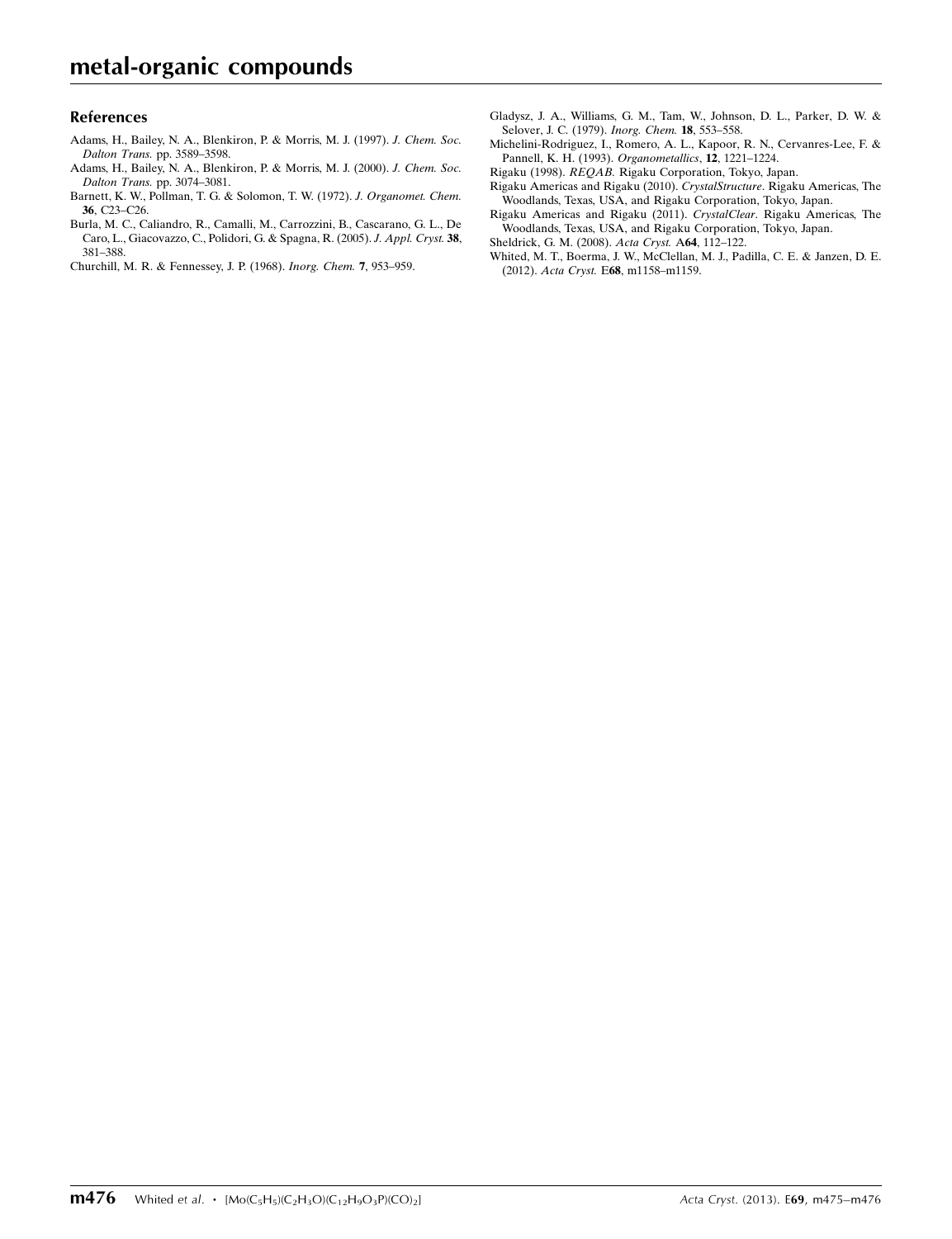# **supporting information**

*Acta Cryst.* (2013). E**69**, m475–m476 [doi:10.1107/S160053681302059X]

# *trans***-Acetyldicarbonyl(***η***<sup>5</sup> -cyclopentadienyl)[tris(furan-2-yl)phosphane***κP***]molybdenum(II)**

# **Matthew T. Whited, Julia G. Bakker-Arkema, Julia E. Greenwald, Lucas A. Morrill and Daron E. Janzen**

#### **S1. Comment**

Synthesis of the title complex,  $[Mo(C_5H_3O)(CO)_2(C_1H_12O_3P)]$  (I), has not previously been reported, though several analogues containing various phosphine ligands have been reported and their reactivity studied (Adams *et al.*, 1997; Barnett *et al.*, 1972). The most closely related complexes, for which structural information is available, contain a triphenylphosphine or methyldiphenylphosphine ligand (Churchill & Fennessey, 1968; Whited *et al.*, 2012).

The molecular structure of **I** consists of a Mo(II) atom coordinated to a cyclopentadienyl ring in an *η*<sup>5</sup> fashion, two CO ligands, one tris(furan-2-yl)phosphane ligand, and one acetyl ligand (Fig. 1, Table 1). The orientation of the CO ligands can be described as *trans* (Fig. 2). The Mo—Cp centroid distance is 2.029 (2) Å.

In the crystal, the molecules of **I** form centrosymmetrical dimers *via* the *π*—*π* interactions between furyl rings (the centroid-to-centroid distance is 3.396 (4) Å, Fig. 3).

There are several particularly short intermolecular distances involving H atoms. One short contact (2.38 Å) is present between O1 of the acetyl carbonyl on one Mo complex and H8 of a Cp ring on another (Table 2). Another short contact (2.40 Å) involves O1 of the acetyl group of one Mo complex and H11 of a furyl group on another (Table 2). These contacts between the acetyl carbonyl and hydrogen atoms may contribute to the unusual geometry adopted by the acetyl ligand, where the carbonyl points down, away from the Cp ring. In related structures reported by this laboratory (Whited *et al.*, 2012) and others (Churchill & Fennessey, 1968; Michelini-Rodriguez *et al.*, 1993; Adams *et al.*, 1997, 2000), the carbonyl points up toward the Cp ring. These hydrogen-bonding interactions lead to the formation of layers parallel to (100), as shown in Fig. 4.

#### **S2. Experimental**

**CpMo(CO)3(CH3)**. This compound was prepared by a modification of the method used by Gladysz *et al.* (1979), as previously reported by Whited *et al.* (2012).

 $\text{CpMo(CO)}_2(\text{P}(2-\text{Fur})_3)(\text{COCH}_3)$  (I). In an inert-atmosphere glove box,  $\text{CpMo(CO)}_3(\text{CH}_3)$  (30.6 mg, 0.118 mmol) was dissolved in 2 ml acetonitrile. In a separate vial, tris(furan-2-yl)phosphane (42.0 mg, 0.181 mmol) was dissolved in 2 ml acetonitrile. The vials were combined and the resulting solution was stirred for 1 week. Solvent was removed *in vacuo*, leaving an orange oil that was triturated with pentane (5 mL) and isolated by filtration to afford the desired product in pure form as a yellow powder (21.6 mg, 37.2%), as confirmed by IR and NMR ( $\rm{H}$ ,  $\rm{^{13}C}$ , and  $\rm{^{31}P}$ ) spectral analyses. Crystalline material was obtained as yellow-orange prisms by vapor diffusion of pentane into a concentrated solution of **I** in diethyl ether at 233 K.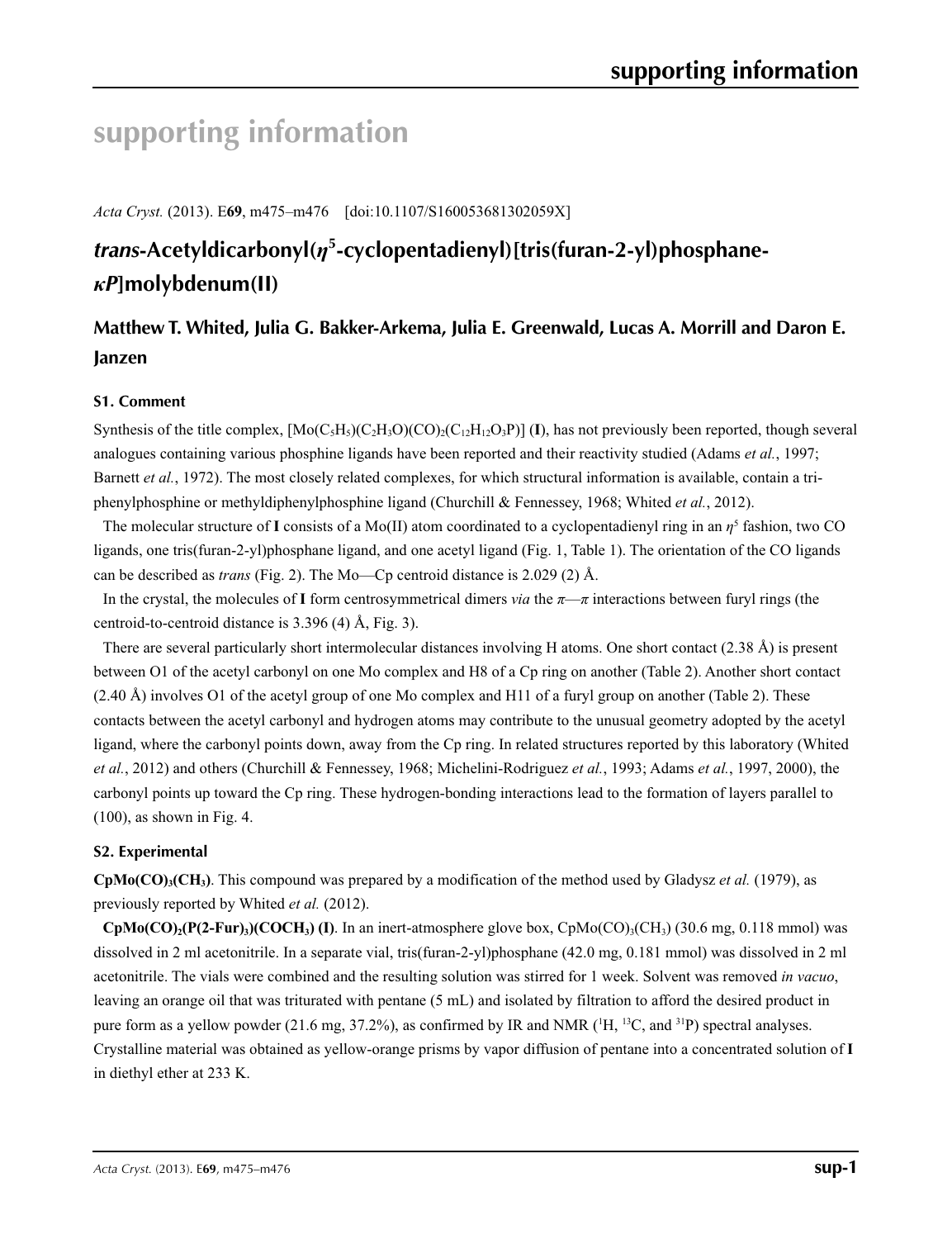#### **S3. Refinement**

H-atoms were treated in calculated positions and refined in the riding model approximation with distances of C—H = 0.95, 1.00 and 0.98 Å for the furanyl, cyclopentadienyl and methyl groups, respectively, and with  $U_{iso}(H) = k \times U_{eq}(C)$ ,  $k =$ 1.2 for furanyl and cyclopentadienyl groups and 1.5 for methyl groups. Methyl group H atoms were allowed to rotate in order to find the best rotameric conformation. The maximum and minimum electron densities in the final difference Fourier map are located 0.98 and 0.77 Å, respectively, from atom Mo1.

Eight low-angle reflections were rejected from the high-quality data set due to the arrangement of the instrument with a conservatively sized beam stop and a fixed-position detector. The large number of reflections in this data set (and the Fourier-transform relationship of intensities to atoms) ensures that no particular bias was thereby introduced into this routine structure determination.



#### **Figure 1**

Molecular structure of **I** (50% probability ellipsoids for non-H atoms). H atoms are presented as small spheres of arbitrary radius.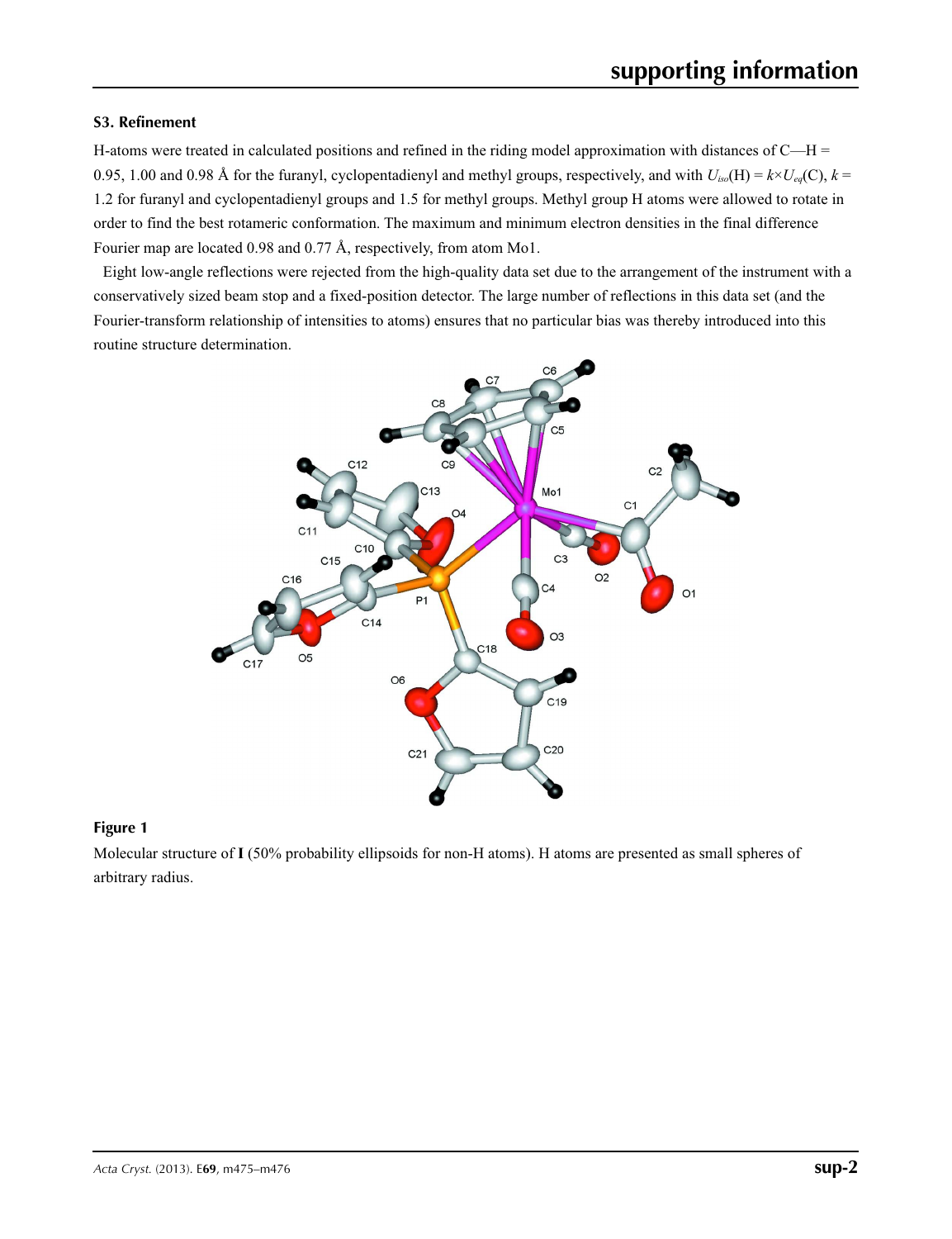

### **Figure 2**

View of **I** perpendicular to Cp least-squares plane showing *trans* CO orientation.



## **Figure 3** The centrosymmetrical dimers of **I**.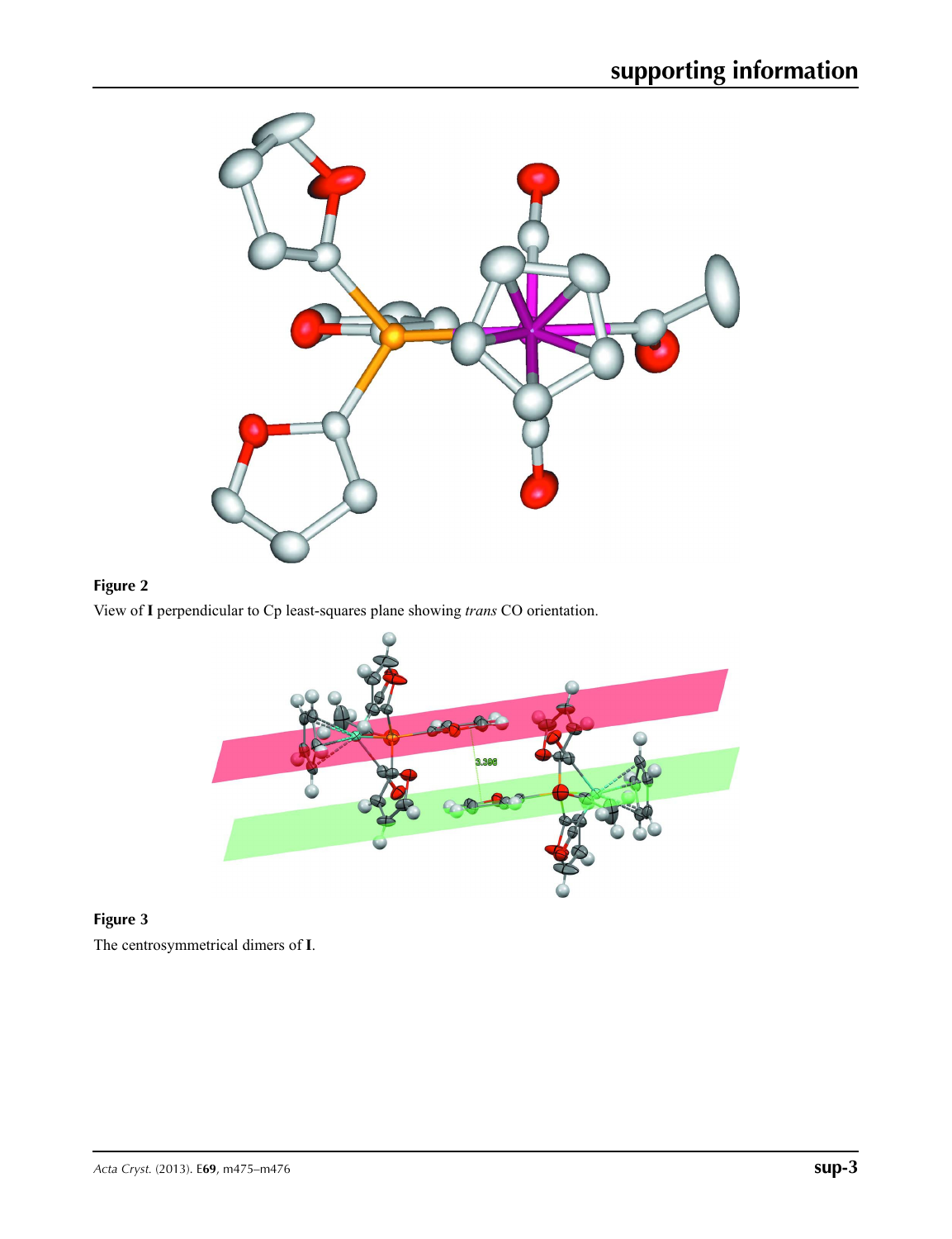

#### **Figure 4**

Crystal packing of **I** along the *b* axis showing the layers parallel to (100). Dashed lines indicate the intermolecular C— H···O hydrogen bonds.

#### *trans***-Acetyldicarbonyl(***η***<sup>5</sup> -cyclopentadienyl)[tris(furan-2-yl)phosphane-***κP***]molybdenum(II)**

| Crystal data                                                                                                                                                                                                                                                           |                                                                                                                                                                                                                                                                                 |
|------------------------------------------------------------------------------------------------------------------------------------------------------------------------------------------------------------------------------------------------------------------------|---------------------------------------------------------------------------------------------------------------------------------------------------------------------------------------------------------------------------------------------------------------------------------|
| $[Mo(C5H5)(C2H3O)(C12H9O3P)(CO)2]$<br>$M_r = 492.28$<br>Monoclinic, $P2_1/c$<br>Hall symbol: -P 2ybc<br>$a = 8.050(2)$ Å<br>$b = 15.762$ (4) Å<br>$c = 16.073$ (4) Å<br>$\beta$ = 102.852 (8) <sup>o</sup><br>$V = 1988.4(9)$ Å <sup>3</sup><br>$Z = 4$                | $F(000) = 992.00$<br>$D_x = 1.644$ Mg m <sup>-3</sup><br>Mo Ka radiation, $\lambda = 0.71075$ Å<br>Cell parameters from 13392 reflections<br>$\theta$ = 3.2–27.6°<br>$\mu = 0.78$ mm <sup>-1</sup><br>$T = 173 \text{ K}$<br>Prism, orange<br>$0.24 \times 0.17 \times 0.15$ mm |
| Data collection<br>Rigaku XtaLAB mini<br>diffractometer<br>Detector resolution: 6.827 pixels mm <sup>-1</sup><br>$\omega$ scans<br>Absorption correction: multi-scan<br>(REQAB; Rigaku, 1998)<br>$T_{\min} = 0.709$ , $T_{\max} = 0.890$<br>16222 measured reflections | 4539 independent reflections<br>3799 reflections with $F^2 > 2\sigma(F^2)$<br>$R_{\text{int}} = 0.044$<br>$\theta_{\text{max}} = 27.5^{\circ}$<br>$h = -10 \rightarrow 9$<br>$k = -20 \rightarrow 20$<br>$l = -20 \rightarrow 20$                                               |
| Refinement<br>Refinement on $F^2$<br>$R[F^2 > 2\sigma(F^2)] = 0.035$<br>$wR(F^2) = 0.075$<br>$S = 1.06$<br>4539 reflections<br>263 parameters<br>0 restraints                                                                                                          | Primary atom site location: structure-invariant<br>direct methods<br>Secondary atom site location: difference Fourier<br>map<br>Hydrogen site location: inferred from<br>neighbouring sites<br>H-atom parameters constrained                                                    |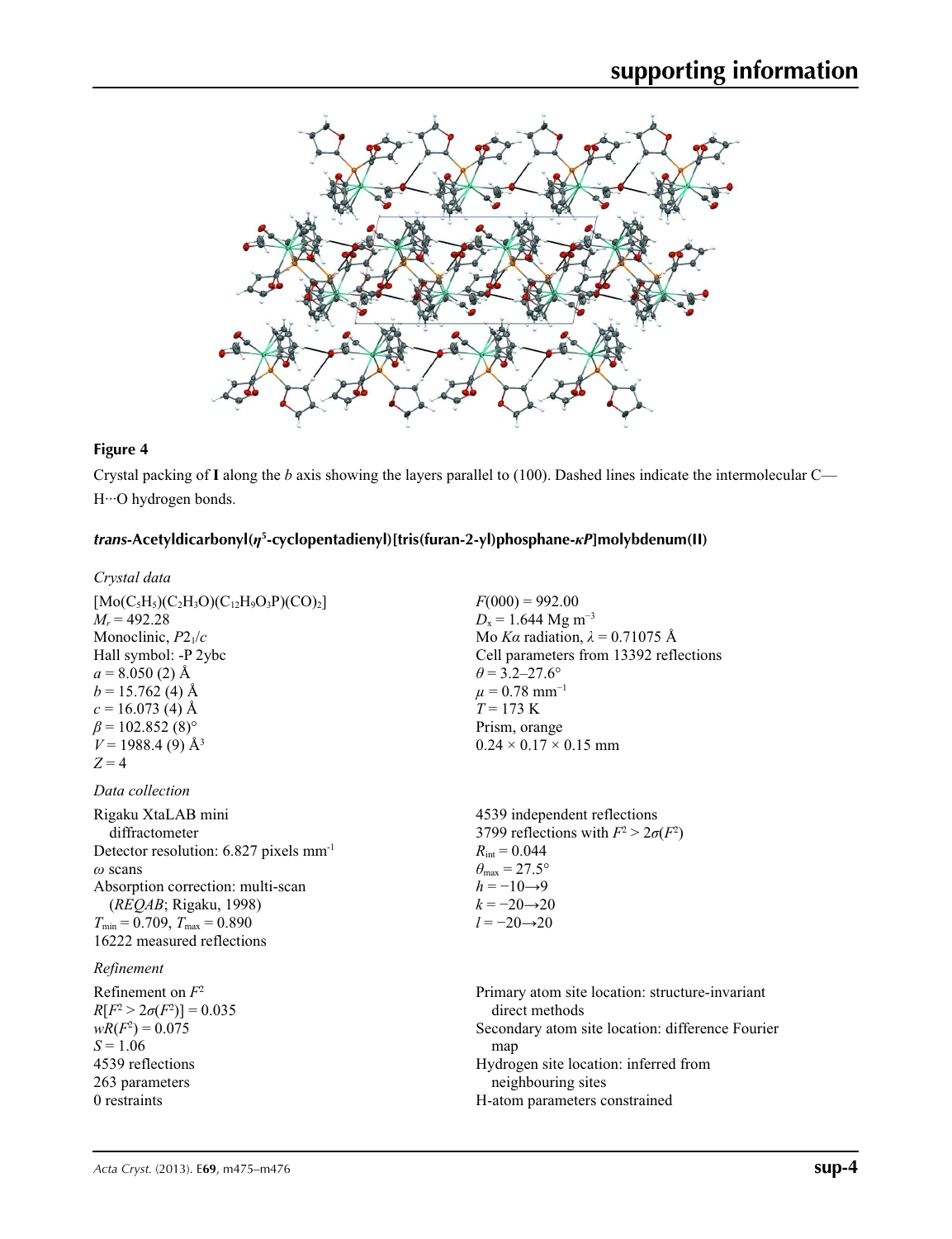| $w = 1/[\sigma^2(F_0^2) + (0.025P)^2 + 1.9823P]$ | $\Delta\rho_{\rm max}$ = 0.55 e Å <sup>-3</sup>  |
|--------------------------------------------------|--------------------------------------------------|
| where $P = (F_o^2 + 2F_c^2)/3$                   | $\Delta\rho_{\rm min}$ = -0.52 e Å <sup>-3</sup> |
| $(\Delta/\sigma)_{\text{max}}$ < 0.001           |                                                  |

#### *Special details*

**Refinement**. Refinement was performed using all reflections. The weighted *R*-factor (*wR*) and goodness of fit (*S*) are based on  $F^2$ . *R*-factor (gt) are based on *F*. The threshold expression of  $F^2 > 2.0 \sigma(F^2)$  is used only for calculating *R*-factor (gt).

*Fractional atomic coordinates and isotropic or equivalent isotropic displacement parameters (Å<sup>2</sup>)* 

|                  | $\boldsymbol{x}$ | $\mathcal{Y}$ | $\overline{z}$ | $U_{\rm iso}{{*}/U_{\rm eq}}$ |  |
|------------------|------------------|---------------|----------------|-------------------------------|--|
| Mo1              | 0.28931(3)       | 0.203772(14)  | 0.114671(14)   | 0.01996(7)                    |  |
| P <sub>1</sub>   | 0.43789(8)       | 0.33427(4)    | 0.16296(4)     | 0.02053(15)                   |  |
| O <sub>1</sub>   | 0.2805(4)        | 0.17390(16)   | $-0.07804(14)$ | 0.0472(6)                     |  |
| O2               | 0.6441(3)        | 0.15779(14)   | 0.07963(13)    | 0.0357(5)                     |  |
| O <sub>3</sub>   | 0.1064(3)        | 0.33025(14)   | $-0.02625(14)$ | 0.0419(6)                     |  |
| O <sub>4</sub>   | 0.7480(3)        | 0.2905(2)     | 0.25444(14)    | 0.0615(9)                     |  |
| O <sub>5</sub>   | 0.3794(3)        | 0.49098(13)   | 0.22768(13)    | 0.0345(5)                     |  |
| O <sub>6</sub>   | 0.6466(3)        | 0.45252(13)   | 0.11535(13)    | 0.0334(5)                     |  |
| C1               | 0.2624(4)        | 0.1388(2)     | $-0.01250(19)$ | 0.0338(7)                     |  |
| C2               | 0.2310(7)        | 0.0460(3)     | $-0.0174(3)$   | 0.0706(14)                    |  |
| C <sub>3</sub>   | 0.5144(4)        | 0.17806(17)   | 0.09207(16)    | 0.0243(6)                     |  |
| C <sub>4</sub>   | 0.1775(4)        | 0.28439(17)   | 0.02493(18)    | 0.0282(7)                     |  |
| C <sub>5</sub>   | 0.0773(4)        | 0.11426(19)   | 0.14393(19)    | 0.0331(7)                     |  |
| C6               | 0.2380(4)        | 0.08037(19)   | 0.18492(19)    | 0.0354(7)                     |  |
| C7               | 0.3150(4)        | 0.1382(2)     | 0.24888(18)    | 0.0356(7)                     |  |
| C8               | 0.2035(4)        | 0.2073(2)     | 0.24670(18)    | 0.0333(7)                     |  |
| C9               | 0.0548(4)        | 0.19244(19)   | 0.18202(19)    | 0.0325(7)                     |  |
| C10              | 0.6004(4)        | 0.32891(18)   | 0.26045(17)    | 0.0247(6)                     |  |
| C11              | 0.6050(4)        | 0.3458(2)     | 0.34274(18)    | 0.0342(7)                     |  |
| C12              | 0.7657(5)        | 0.3184(3)     | 0.39118(19)    | 0.0423(9)                     |  |
| C13              | 0.8462(5)        | 0.2861(4)     | 0.3364(3)      | 0.0703(15)                    |  |
| C14              | 0.3049(4)        | 0.41841(17)   | 0.18893(17)    | 0.0254(6)                     |  |
| C15              | 0.1340(4)        | 0.4247(2)     | 0.17555(19)    | 0.0354(7)                     |  |
| C16              | 0.0987(5)        | 0.5054(2)     | 0.2072(2)      | 0.0406(8)                     |  |
| C17              | 0.2480(5)        | 0.5421(2)     | 0.2373(2)      | 0.0393(8)                     |  |
| C18              | 0.5519(4)        | 0.38037(17)   | 0.08986(16)    | 0.0237(6)                     |  |
| C19              | 0.5672(4)        | 0.35793(19)   | 0.01093(18)    | 0.0315(7)                     |  |
| C20              | 0.6773(4)        | 0.4186(2)     | $-0.0150(2)$   | 0.0374(8)                     |  |
| C21              | 0.7201(4)        | 0.4734(2)     | 0.0491(2)      | 0.0392(8)                     |  |
| H <sub>2</sub> A | 0.1192           | 0.0339        | $-0.0055$      | $0.0847*$                     |  |
| H2B              | 0.3196           | 0.0170        | 0.0247         | $0.0847*$                     |  |
| H2C              | 0.2336           | 0.0256        | $-0.0747$      | $0.0847*$                     |  |
| H <sub>5</sub>   | $-0.0110$        | 0.0843        | 0.1003         | $0.0397*$                     |  |
| H <sub>6</sub>   | 0.2812           | 0.0224        | 0.1758         | $0.0425*$                     |  |
| H7               | 0.4236           | 0.1288        | 0.2922         | $0.0427*$                     |  |
| H <sub>8</sub>   | 0.2210           | 0.2559        | 0.2877         | 0.0399*                       |  |
| H <sub>9</sub>   | $-0.0506$        | 0.2280        | 0.1698         | $0.0390*$                     |  |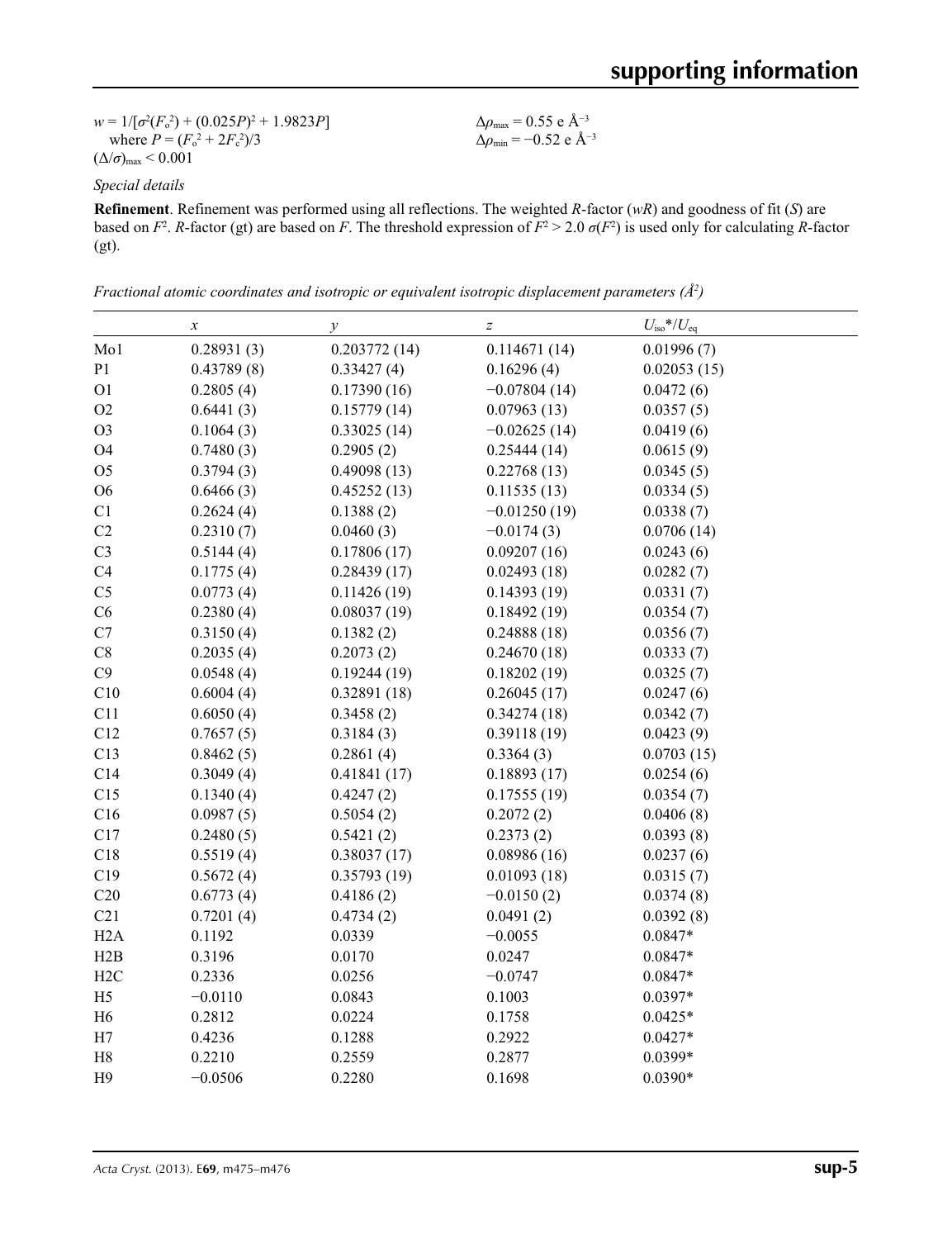# **supporting information**

| H11             | 0.5168    | 0.3715 | 0.3646    | $0.0410*$ |  |
|-----------------|-----------|--------|-----------|-----------|--|
| H12             | 0.8064    | 0.3227 | 0.4512    | $0.0507*$ |  |
| H13             | 0.9576    | 0.2626 | 0.3511    | $0.0844*$ |  |
| H15             | 0.0529    | 0.3833 | 0.1500    | $0.0425*$ |  |
| H16             | $-0.0105$ | 0.5285 | 0.2068    | $0.0487*$ |  |
| H17             | 0.2620    | 0.5969 | 0.2624    | $0.0471*$ |  |
| H <sub>19</sub> | 0.5147    | 0.3108 | $-0.0213$ | $0.0378*$ |  |
| H20             | 0.7128    | 0.4196 | $-0.0675$ | $0.0449*$ |  |
| H21             | 0.7925    | 0.5210 | 0.0490    | $0.0470*$ |  |
|                 |           |        |           |           |  |

*Atomic displacement parameters (Å2 )*

|                | $U^{11}$    | $U^{22}$    | $U^{33}$    | $U^{12}$      | $\mathcal{I}$ <sup>13</sup> | $U^{23}$      |
|----------------|-------------|-------------|-------------|---------------|-----------------------------|---------------|
| Mo1            | 0.01978(12) | 0.02049(12) | 0.01972(11) | $-0.00095(9)$ | 0.00462(8)                  | $-0.00145(9)$ |
| P <sub>1</sub> | 0.0182(4)   | 0.0218(4)   | 0.0205(4)   | 0.0010(3)     | 0.0019(3)                   | $-0.0024(3)$  |
| O <sub>1</sub> | 0.0551(16)  | 0.0590(16)  | 0.0275(12)  | 0.0048(13)    | 0.0091(11)                  | $-0.0021(11)$ |
| O <sub>2</sub> | 0.0297(12)  | 0.0416(13)  | 0.0372(12)  | 0.0077(10)    | 0.0102(10)                  | 0.0013(10)    |
| O <sub>3</sub> | 0.0439(14)  | 0.0342(12)  | 0.0386(13)  | $-0.0032(11)$ | $-0.0101(11)$               | 0.0062(10)    |
| O <sub>4</sub> | 0.0363(14)  | 0.120(3)    | 0.0239(11)  | 0.0383(15)    | $-0.0028(10)$               | $-0.0109(13)$ |
| O <sub>5</sub> | 0.0311(11)  | 0.0289(11)  | 0.0408(12)  | 0.0030(9)     | 0.0017(10)                  | $-0.0134(9)$  |
| O <sub>6</sub> | 0.0317(12)  | 0.0309(11)  | 0.0359(12)  | $-0.0088(9)$  | 0.0038(9)                   | $-0.0006(9)$  |
| C1             | 0.0271(16)  | 0.0452(19)  | 0.0288(16)  | $-0.0002(14)$ | 0.0053(13)                  | $-0.0068(14)$ |
| C2             | 0.108(4)    | 0.050(3)    | 0.065(3)    | $-0.035(3)$   | 0.044(3)                    | $-0.029(2)$   |
| C <sub>3</sub> | 0.0289(15)  | 0.0229(14)  | 0.0211(13)  | $-0.0022(12)$ | 0.0057(11)                  | 0.0016(11)    |
| C4             | 0.0254(15)  | 0.0255(15)  | 0.0310(15)  | $-0.0065(12)$ | 0.0003(12)                  | $-0.0062(12)$ |
| C <sub>5</sub> | 0.0334(17)  | 0.0321(16)  | 0.0370(16)  | $-0.0103(13)$ | 0.0148(13)                  | $-0.0029(13)$ |
| C6             | 0.0445(19)  | 0.0270(16)  | 0.0406(17)  | 0.0012(14)    | 0.0218(15)                  | 0.0086(13)    |
| C7             | 0.0347(17)  | 0.048(2)    | 0.0257(15)  | 0.0015(15)    | 0.0112(13)                  | 0.0113(14)    |
| C8             | 0.0359(17)  | 0.0427(18)  | 0.0249(14)  | $-0.0079(15)$ | 0.0147(13)                  | $-0.0057(13)$ |
| C9             | 0.0267(15)  | 0.0382(17)  | 0.0363(16)  | $-0.0044(13)$ | 0.0150(13)                  | 0.0002(13)    |
| C10            | 0.0189(13)  | 0.0305(15)  | 0.0243(14)  | 0.0023(11)    | 0.0039(11)                  | $-0.0020(11)$ |
| C11            | 0.0296(16)  | 0.0474(19)  | 0.0258(15)  | 0.0029(14)    | 0.0068(13)                  | $-0.0042(13)$ |
| C12            | 0.0366(18)  | 0.064(3)    | 0.0228(15)  | 0.0043(16)    | $-0.0011(13)$               | 0.0006(15)    |
| C13            | 0.039(2)    | 0.138(5)    | 0.0272(17)  | 0.041(3)      | $-0.0083(16)$               | $-0.006(3)$   |
| C14            | 0.0267(15)  | 0.0216(14)  | 0.0265(14)  | 0.0027(12)    | 0.0028(11)                  | $-0.0060(11)$ |
| C15            | 0.0245(15)  | 0.0375(18)  | 0.0432(18)  | 0.0015(14)    | 0.0052(13)                  | $-0.0118(14)$ |
| C16            | 0.0329(17)  | 0.047(2)    | 0.0402(18)  | 0.0157(15)    | 0.0039(14)                  | $-0.0132(15)$ |
| C17            | 0.047(2)    | 0.0330(17)  | 0.0368(17)  | 0.0138(15)    | 0.0060(15)                  | $-0.0141(14)$ |
| C18            | 0.0226(14)  | 0.0218(13)  | 0.0249(13)  | $-0.0017(11)$ | 0.0012(11)                  | 0.0012(11)    |
| C19            | 0.0364(17)  | 0.0312(16)  | 0.0269(15)  | 0.0001(14)    | 0.0069(13)                  | 0.0021(12)    |
| C20            | 0.0359(17)  | 0.0452(19)  | 0.0335(16)  | 0.0007(15)    | 0.0124(14)                  | 0.0131(15)    |
| C21            | 0.0298(17)  | 0.0414(19)  | 0.0445(19)  | $-0.0075(15)$ | 0.0045(14)                  | 0.0147(15)    |

#### *Geometric parameters (Å, º)*

| $Mo1-P1$     | 2.4189(8) | $C10 - C11$ | 1.342(4) |
|--------------|-----------|-------------|----------|
| $Mol$ - $Cl$ | 2.253(4)  | $C11 - C12$ | 1.421(5) |
| $Mol-C3$     | 1.968(3)  | $C12 - C13$ | 1.307(6) |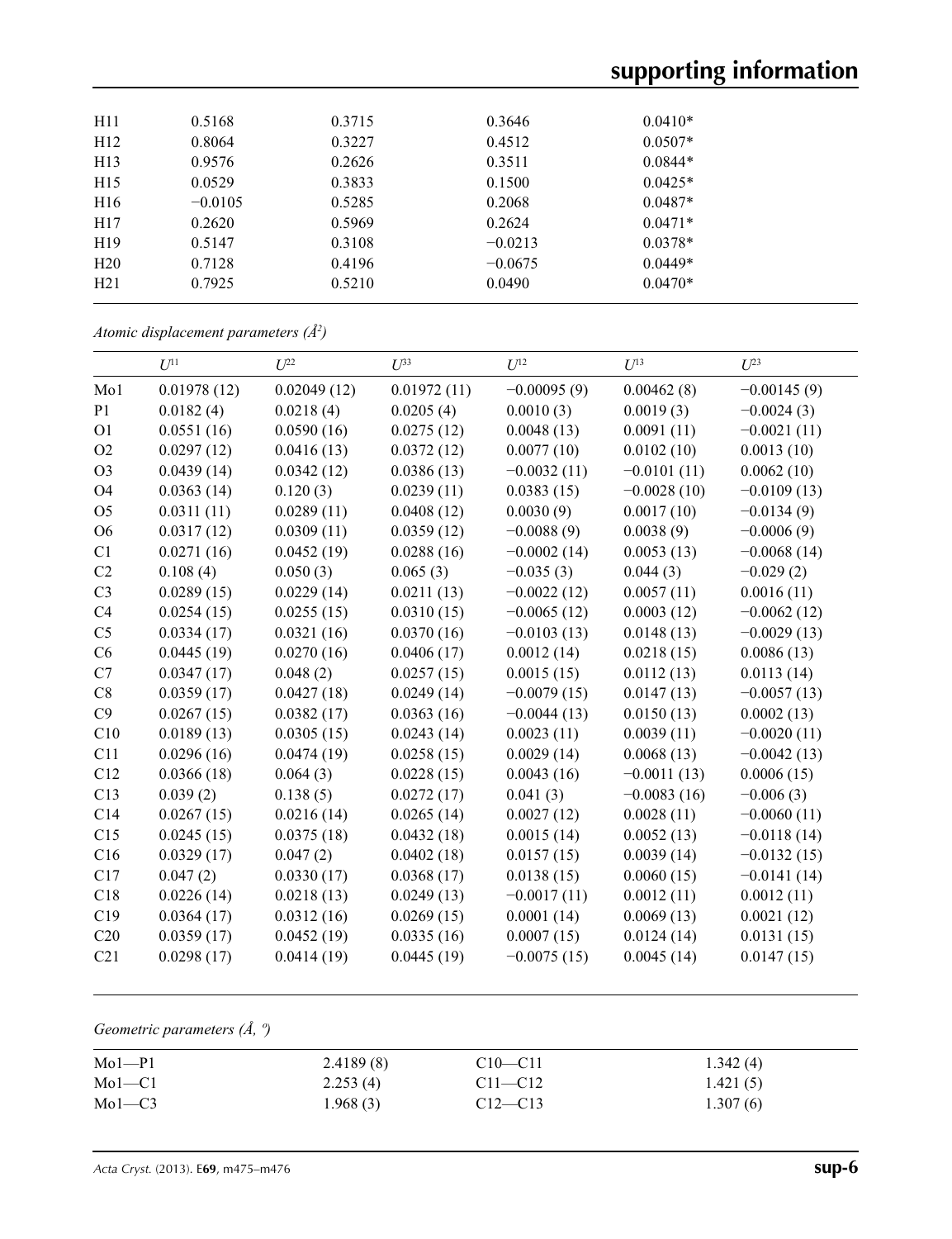| $Mol$ – $C4$               | 1.982(3) | $C14 - C15$                              | 1.348(5) |
|----------------------------|----------|------------------------------------------|----------|
| $Mo1-C5$                   | 2.341(4) | $C15 - C16$                              | 1.422(5) |
| $Mo1-C6$                   | 2.332(4) | $C16 - C17$                              | 1.325(5) |
| $Mo1-C7$                   | 2.359(3) | $C18 - C19$                              | 1.349(4) |
| $Mo1-C8$                   | 2.374(4) | $C19 - C20$                              | 1.427(5) |
| $Mo1-C9$                   | 2.382(4) | $C20-C21$                                | 1.330(5) |
| $P1 - C10$                 | 1.806(3) | $C2 - H2A$                               | 0.980    |
| $P1 - C14$                 | 1.810(3) | $C2 - H2B$                               | 0.980    |
| $P1 - C18$                 | 1.797(3) | $C2 - H2C$                               | 0.980    |
| $O1 - C1$                  | 1.227(4) | $C5 - H5$                                | 1.000    |
| $O2-C3$                    | 1.150(4) | $C6 - H6$                                | 1.000    |
| $O3 - C4$                  | 1.148(4) | $C7 - H7$                                | 1.000    |
| $O4 - C10$                 | 1.356(4) | $C8 - H8$                                | 1.000    |
| $O4 - C13$                 |          | $C9 - H9$                                | 1.000    |
|                            | 1.379(4) |                                          |          |
| $O5 - C14$                 | 1.375(4) | $C11 - H11$                              | 0.950    |
| $O5 - C17$                 | 1.365(4) | $C12 - H12$                              | 0.950    |
| $O6 - C18$                 | 1.380(4) | $C13 - H13$                              | 0.950    |
| $O6 - C21$                 | 1.368(5) | $C15 - H15$                              | 0.950    |
| $C1-C2$                    | 1.484(6) | $C16 - H16$                              | 0.950    |
| $C5-C6$                    | 1.419(5) | $C17 - H17$                              | 0.950    |
| $C5 - C9$                  | 1.406(5) | $C19 - H19$                              | 0.950    |
| $C6-C7$                    | 1.410(5) | $C20 - H20$                              | 0.950    |
| $C7-C8$                    | 1.406(5) | $C21 - H21$                              | 0.950    |
| $C8-C9$                    | 1.420(4) |                                          |          |
| $P1 \cdots O3$             | 3.573(3) | $C2 \cdots H5^{xiii}$                    | 2.8413   |
| $O1 \cdots O2$             | 3.428(3) | $C2 \cdot \cdot \cdot H11$ <sup>i</sup>  | 3.5382   |
| $O1 \cdots O3$             | 3.041(4) | $C3 \cdots H9$ iv                        | 3.5348   |
| $O1 \cdot \cdot \cdot C3$  | 2.956(4) | $C3 \cdots H17$                          | 2.9114   |
| $O1 \cdots C4$             | 2.659(4) | $C4 \cdots H12$ ii                       | 3.4063   |
| $O2 \cdot 04$              | 3.453(4) | $C4 \cdots H13$ <sup>ii</sup>            | 3.0478   |
| $O2 \cdot \cdot \cdot Cl$  | 3.114(4) | $C4 \cdots H21$ <sup>vi</sup>            | 3.3179   |
| $O2 \cdot \cdot \cdot C18$ | 3.597(4) | $C5 \cdots H2A^{xiii}$                   | 3.3681   |
| $O2 \cdot \cdot \cdot C19$ | 3.354(4) | C5…H2Cxiii                               | 3.3355   |
| $O3 \cdot \cdot \cdot C1$  | 3.258(4) | $C5 \cdot \cdot \cdot H12^{ii}$          | 3.5118   |
| $O3 \cdot \cdot \cdot Cl5$ | 3.531(4) | $C5 \cdot \cdot \cdot H16$ <sup>ix</sup> | 2.9065   |
| $O4 \cdot 06$              | 3.373(4) | $C5 \cdot \cdot \cdot H17$ <sup>ix</sup> | 3.4107   |
| $O4 \cdot \cdot \cdot C3$  | 3.362(4) | $C6 \cdot \cdot \cdot H16$ <sup>ix</sup> | 2.9100   |
| $O4 \cdot \cdot \cdot Cl8$ | 3.105(4) | $C7 \cdot \cdot \cdot H16$ <sup>ix</sup> | 3.2069   |
| $O5 \cdot 06$              | 3.160(4) | $C7 \cdot \cdot \cdot H17$ <sup>v</sup>  | 3.5114   |
| $O5 \cdot \cdot \cdot C10$ | 3.091(4) | C8…H13viii                               | 2.9953   |
| $O5 \cdot \cdot \cdot C11$ | 3.234(4) | $C8 \cdot \cdot \cdot H16$ <sup>ix</sup> | 3.3813   |
| $O5 \cdot \cdot \cdot C18$ | 3.353(4) | C9…H13viii                               | 3.1884   |
| $O6 \cdot \cdot \cdot C10$ | 3.124(4) | $C9 \cdot \cdot \cdot H16$ <sup>ix</sup> | 3.2067   |
| $O6 \cdot \cdot \cdot C14$ |          | $C9 \cdot \cdot \cdot H17$ <sup>ix</sup> | 3.2533   |
| $C2 \cdots C3$             | 3.271(4) | $C10 \cdots H6$ vii                      | 3.2903   |
|                            | 3.294(5) |                                          |          |
| $C2 \cdots C5$             | 3.293(6) | $C11\cdots H2B$ vii                      | 3.4072   |
| $C2 \cdots C6$             | 3.285(6) | $C11\cdots H6$ vii                       | 2.9657   |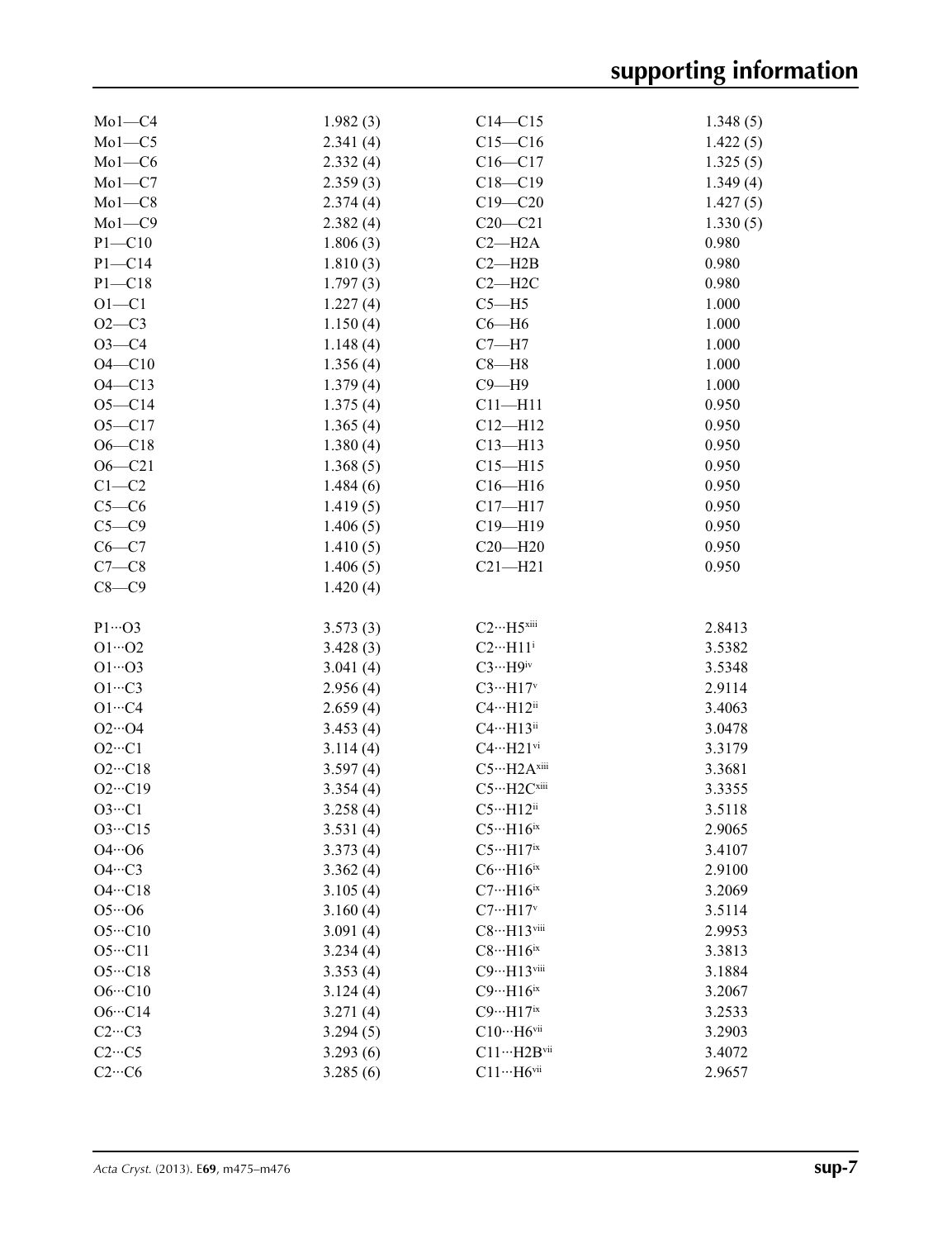| $C3 \cdot C10$                           | 3.553(4) | $C11 \cdots H19$ <sup>x</sup>           | 3.4790 |
|------------------------------------------|----------|-----------------------------------------|--------|
| $C3 \cdots C18$                          | 3.204(4) | $C12 \cdots H2B$ vii                    | 3.5370 |
| $C3 \cdots C19$                          | 3.188(5) | $C12\cdots H6$ vii                      | 3.3854 |
| $C4 \cdots C14$                          | 3.356(4) | $C12 \cdots H19$ <sup>x</sup>           | 3.3869 |
| $C4 \cdots C15$                          | 3.355(5) | $C13 \cdots H8$ iv                      | 3.3152 |
| $C4 \cdot \cdot \cdot C18$               | 3.326(4) | $C13 \cdots H9$ <sup>iv</sup>           | 3.1123 |
| $C4 \cdots C19$                          | 3.398(5) | $C13 \cdots H17$ <sup>v</sup>           | 3.3987 |
| $C8 \cdots C14$                          | 3.597(5) | $C14 \cdots H20$ <sup>vi</sup>          | 3.1976 |
| $C11 \cdots C14$                         | 3.255(4) | $C15 \cdots H20$ <sup>vi</sup>          | 3.3925 |
| $O1 \cdots C8$                           | 3.324(4) | $C15\cdots H21$ <sup>viii</sup>         | 3.3930 |
| $O1 \cdots C11$ <sup>i</sup>             | 3.166(5) | $C16\cdots H2C^{x}$                     | 3.4656 |
| $O1 \cdot \cdot \cdot C13$ <sup>ii</sup> | 3.518(5) | $C16 \cdots H5^{xii}$                   | 3.5488 |
| $O2 \cdots C2$ iii                       | 3.574(5) | $C16\cdots H20$ <sup>vi</sup>           | 3.2027 |
| $O2 \cdots C5$ iv                        | 3.479(4) | $C16\cdots H21$ viii                    | 3.1327 |
| $O2 \cdots C9$ iv                        | 3.394(4) | $C17 \cdots H2C^x$                      | 3.2303 |
| $O2 \cdot \cdot \cdot C12^i$             | 3.405(5) | $C17 \cdots H7$ vii                     | 3.1047 |
| $O2 \cdot \cdot \cdot C17$ <sup>v</sup>  | 3.406(4) | $C17 \cdots H20$ <sup>vi</sup>          | 2.8803 |
| $O3 \cdot \cdot \cdot C13$ <sup>ii</sup> | 3.250(5) | $C18 \cdots H21$ <sup>vi</sup>          | 3.5115 |
| $O3 \cdots C21$ <sup>vi</sup>            | 3.449(4) | $C19 \cdot \cdot \cdot H7$ <sup>i</sup> | 3.4546 |
| $O4 \cdots C9$ iv                        | 3.335(5) | $C19 \cdots H21$ <sup>vi</sup>          | 3.4225 |
| $O5 \cdots CO$ <sup>vii</sup>            | 3.395(4) | $C20 \cdots H7$ <sup>i</sup>            | 3.3946 |
| $O5 \cdots C7$ vii                       |          | $C20 \cdots H15$ iv                     | 3.5936 |
| $O6 \cdots C20$ <sup>vi</sup>            | 3.342(4) | $C21 \cdots H15$ iv                     | 3.1450 |
|                                          | 3.414(4) |                                         |        |
| $C2 \cdots O2$ <sup>iii</sup>            | 3.574(5) | $C21 \cdots H16$ iv                     | 3.0711 |
| $C5\cdots O2$ viii                       | 3.479(4) | H <sub>2</sub> A···C <sub>2</sub> xiii  | 3.1828 |
| $C5 \cdots C16$ <sup>ix</sup>            | 3.491(5) | $H2A\cdots C5^{xiii}$                   | 3.3681 |
| $C6\cdots O5v$                           | 3.395(4) | H <sub>2A</sub> ···H <sub>2A</sub> xiii | 2.2378 |
| $C7 \cdots O5^v$                         | 3.342(4) | $H2A \cdots H2B$ <sup>xiii</sup>        | 3.5677 |
| $C8\cdots O1^x$                          | 3.324(4) | $H2A \cdots H2C$ <sup>xiii</sup>        | 3.4984 |
| $C9\cdots O2$ viii                       | 3.394(4) | $H2A \cdots H5^{xiii}$                  | 2.4410 |
| $C9 \cdots O4$ viii                      | 3.335(5) | $H2A \cdots H12^v$                      | 3.4606 |
| $C11\cdots O1^{x}$                       | 3.166(5) | $H2A \cdots H12$ <sup>ii</sup>          | 3.3393 |
| $C12\cdots O2^{x}$                       | 3.405(5) | $H2B\cdots O2$ <sup>iii</sup>           | 3.2721 |
| $C13\cdots O1^{xi}$                      | 3.518(5) | $H2B\cdots C11^v$                       | 3.4072 |
| $C13\cdots O3^{xi}$                      | 3.250(5) | $H2B\cdots C12^v$                       | 3.5370 |
| $C15\cdots C21$ viii                     | 3.579(4) | $H2B\cdots H2A^{xiii}$                  | 3.5677 |
| $C16\cdots C5^{xii}$                     | 3.491(5) | $H2B\cdots H2B$ iii                     | 3.2227 |
| C16…C21viii                              | 3.543(5) | H2B…H2Ciii                              | 3.5712 |
| $C17\cdots O2$ vii                       | 3.406(4) | $H2BH5$ xiii                            | 3.2452 |
| $C18\cdots C21$ <sup>vi</sup>            | 3.595(4) | $H2B\cdots H11^v$                       | 3.0188 |
| $C19\cdots C21$ <sup>vi</sup>            | 3.515(5) | $H2B\cdots H12^v$                       | 3.2762 |
| $C20\cdots$ O6vi                         | 3.414(4) | H2C…O2iii                               | 3.0612 |
| $C20\cdots C21$ <sup>vi</sup>            | 3.557(5) | $H2C\cdots C5^{xiii}$                   | 3.3355 |
| $C21\cdots O3$ <sup>vi</sup>             | 3.449(4) | $H2C \cdots C16^i$                      | 3.4656 |
| $C21 \cdots C15$ <sup>iv</sup>           | 3.579(4) | $H2C\cdots C17$ <sup>i</sup>            | 3.2303 |
| $C21 \cdots C16$ iv                      | 3.543(5) | H2C…H2Axiii                             | 3.4984 |
| $C21 \cdots C18$ <sup>vi</sup>           | 3.595(4) | $H2C \cdots H2B$ <sup>iii</sup>         | 3.5712 |
| $C21 \cdots C19$ <sup>vi</sup>           | 3.515(5) | H2C…H5xiii                              | 2.4602 |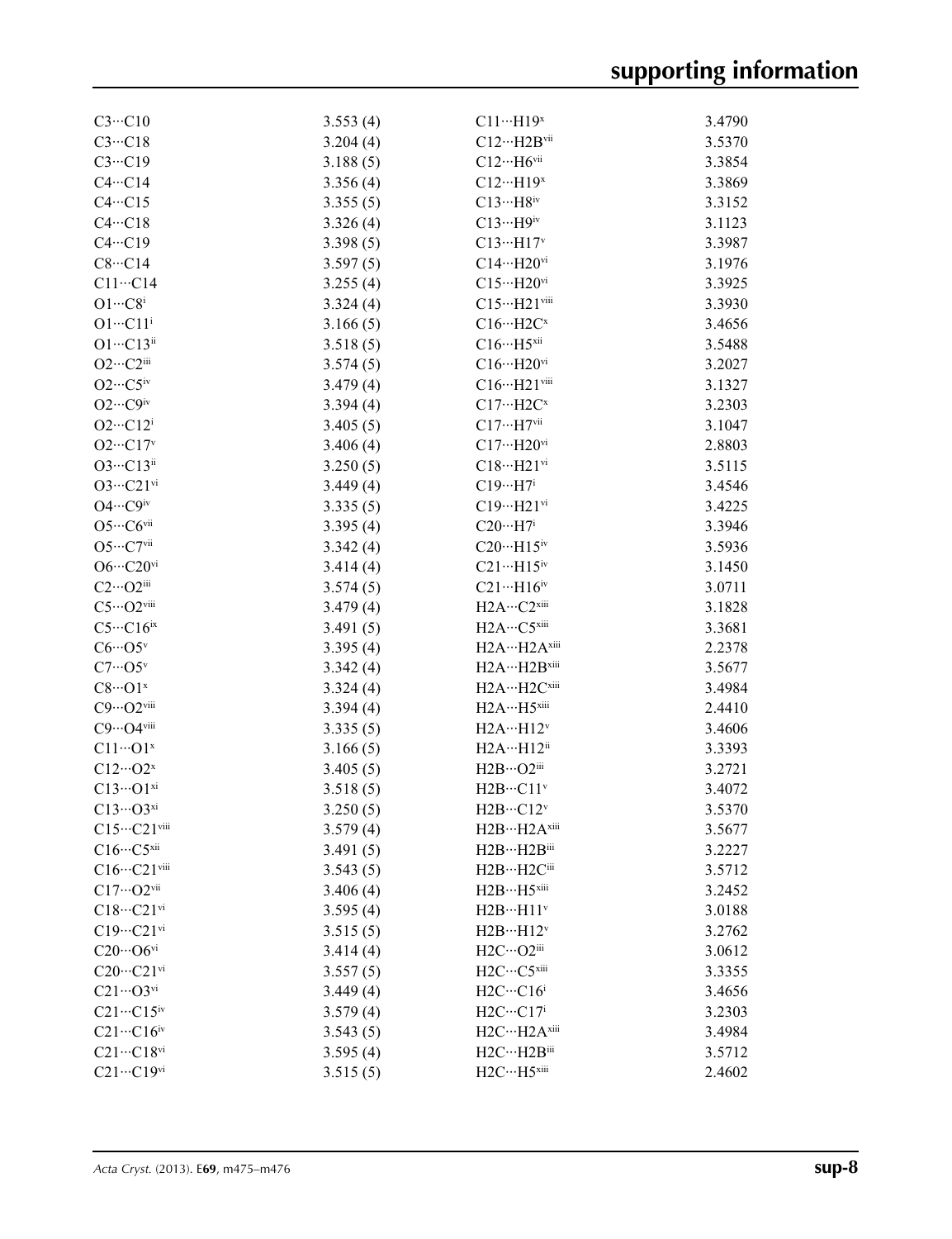| $C21 \cdots C20$ <sup>vi</sup> | 3.557(5) | $H2C \cdots H11$ <sup>i</sup> | 3.1246           |
|--------------------------------|----------|-------------------------------|------------------|
| Mo1…H2A                        | 3.4052   | $H2C \cdots H17$ <sup>i</sup> | 3.3020           |
| $Mo1 \cdots H2B$               | 3.3128   | $H5\cdots O2$ viii            | 2.9591           |
| $Mo1 \cdots H15$               | 3.5256   | $H5\cdots C2^{xiii}$          | 2.8413           |
| $Mo1 \cdots H19$               | 3.5603   | $H5\cdots C16^{ix}$           | 3.5488           |
| $P1 \cdots H8$                 | 3.1866   | H5…H2Axiii                    | 2.4410           |
| $P1 \cdots H11$                | 3.2156   | H5…H2Bxiii                    | 3.2452           |
| $P1 \cdots H15$                | 3.1555   | H5…H2Cxiii                    | 2.4602           |
| $P1 \cdots H19$                | 3.1787   | $H5 \cdots H12$ <sup>ii</sup> | 2.9127           |
| $O1 \cdot \cdot \cdot H2A$     | 2.9305   | $H5 \cdots H16$ <sup>ix</sup> | 3.1909           |
| $O1 \cdot \cdot \cdot H2B$     | 2.9517   | $H5 \cdots H17$ <sup>ix</sup> | 3.3139           |
| $O1 \cdot \cdot \cdot H2C$     | 2.3698   | $H6\cdots$ O5 <sup>v</sup>    | 2.8696           |
| $O1 \cdot \cdot \cdot H19$     | 2.8766   | $H6\cdots$ O6 <sup>v</sup>    | 3.4567           |
| $O2 \cdot \cdot \cdot H2B$     | 3.3917   | $H6\cdots C10^v$              | 3.2903           |
| $O2 \cdot \cdot \cdot H19$     | 2.9626   | $H6\cdots C11v$               | 2.9657           |
| $O3 \cdot \cdot \cdot H15$     | 3.0736   | $H6\cdots C12v$               | 3.3854           |
| $O3 \cdot \cdot \cdot H19$     | 3.2846   | $H6 \cdots H11$ <sup>v</sup>  | 3.0322           |
| $O4 \cdot \cdot \cdot H11$     | 3.1144   | $H6 \cdots H16$ <sup>ix</sup> | 3.1850           |
| $O4 \cdot \cdot \cdot H12$     | 3.1337   | $H7\cdots$ O5 <sup>v</sup>    | 2.7503           |
|                                |          |                               |                  |
| $O5 \cdot \cdot \cdot H11$     | 2.9209   | $H7\cdots$ O6 <sup>v</sup>    | 3.2600           |
| $O5 \cdot \cdot \cdot H15$     | 3.1445   | $H7 \cdots C17$ <sup>v</sup>  | 3.1047           |
| $O5 \cdot \cdot \cdot H16$     | 3.1378   | $H7 \cdots C19$ <sup>x</sup>  | 3.4546           |
| $O6 \cdot \cdot \cdot H19$     | 3.1475   | $H7\cdot \cdot \cdot C20^x$   | 3.3946           |
| $O6 \cdot \cdot \cdot H20$     | 3.1439   | $H7 \cdots H17$               | 2.9010           |
| $C1 \cdots H5$                 | 3.2622   | $H7 \cdots H19$ <sup>x</sup>  | 3.0750           |
| $C1 \cdots H6$                 | 3.5136   | $H7 \cdots H20^x$             | 2.9593           |
| Cl··H19                        | 3.4091   | $H8\cdots O1^{x}$             | 2.3768           |
| $C2 \cdot \cdot \cdot$ H5      | 3.0620   | $H8\cdots$ O3 <sup>x</sup>    | 3.5861           |
| $C2 \cdot \cdot \cdot$ H6      | 3.0642   | $H8\cdots C1^{x}$             | 3.5639           |
| $C3 \cdot \cdot \cdot H2B$     | 3.0535   | H8…C13viii                    | 3.3152           |
| $C3 \cdots H6$                 | 3.5333   | H8…H13viii                    | 2.5503           |
| $C3 \cdot \cdot \cdot H7$      | 3.5392   | $H8\cdots H19x$               | 3.5900           |
| $C3 \cdot \cdot \cdot H19$     | 2.7741   | $H9\cdots O2$ viii            | 2.7898           |
| $C4 \cdots H9$                 | 3.3890   | H9…O4viii                     | 2.5358           |
| $C4 \cdot \cdot \cdot H15$     | 2.8933   | H9…C3viii                     | 3.5348           |
| $C4 \cdot \cdot \cdot H19$     | 2.9982   | H9…C13viii                    | 3.1123           |
| $C5 \cdot \cdot \cdot H2A$     | 2.8007   | $H9 \cdots H12$ <sup>ii</sup> | 3.5362           |
| $C5 \cdot \cdot \cdot H2B$     | 3.3893   | H9…H13viii                    | 2.9508           |
| $C5 \cdot \cdot \cdot H7$      | 3.2477   | $H9 \cdots H17$ <sup>ix</sup> | 3.0301           |
| $C5 \cdot \cdot \cdot H8$      | 3.2364   | $H11\cdots O1^{x}$            | 2.4000           |
| $C6 \cdots H2A$                | 3.0845   | $H11\cdots O2^x$              | 3.4100           |
| $C6 \cdots H2B$                | 2.9686   | $H11 \cdots C1^x$             | 3.1494           |
| $C6 \cdot \cdot \cdot H8$      | 3.2410   | $H11\cdots C2^{x}$            | 3.5382           |
| $C6 \cdot \cdot H9$            | 3.2593   | $H11 \cdots H2B$ vii          | 3.0188           |
| $C7 \cdot \cdot \cdot H5$      | 3.2448   | $H11 \cdots H2C^x$            |                  |
| $C7 \cdot \cdot \cdot H9$      | 3.2588   | $H11 \cdots H6$ vii           | 3.1246<br>3.0322 |
|                                |          |                               |                  |
| $C8 \cdot \cdot \cdot H5$      | 3.2368   | $H11\cdots H19^x$             | 3.4104           |
| $C8 \cdot \cdot \cdot H6$      | 3.2403   | $H12\cdots O2^{x}$            | 2.6951           |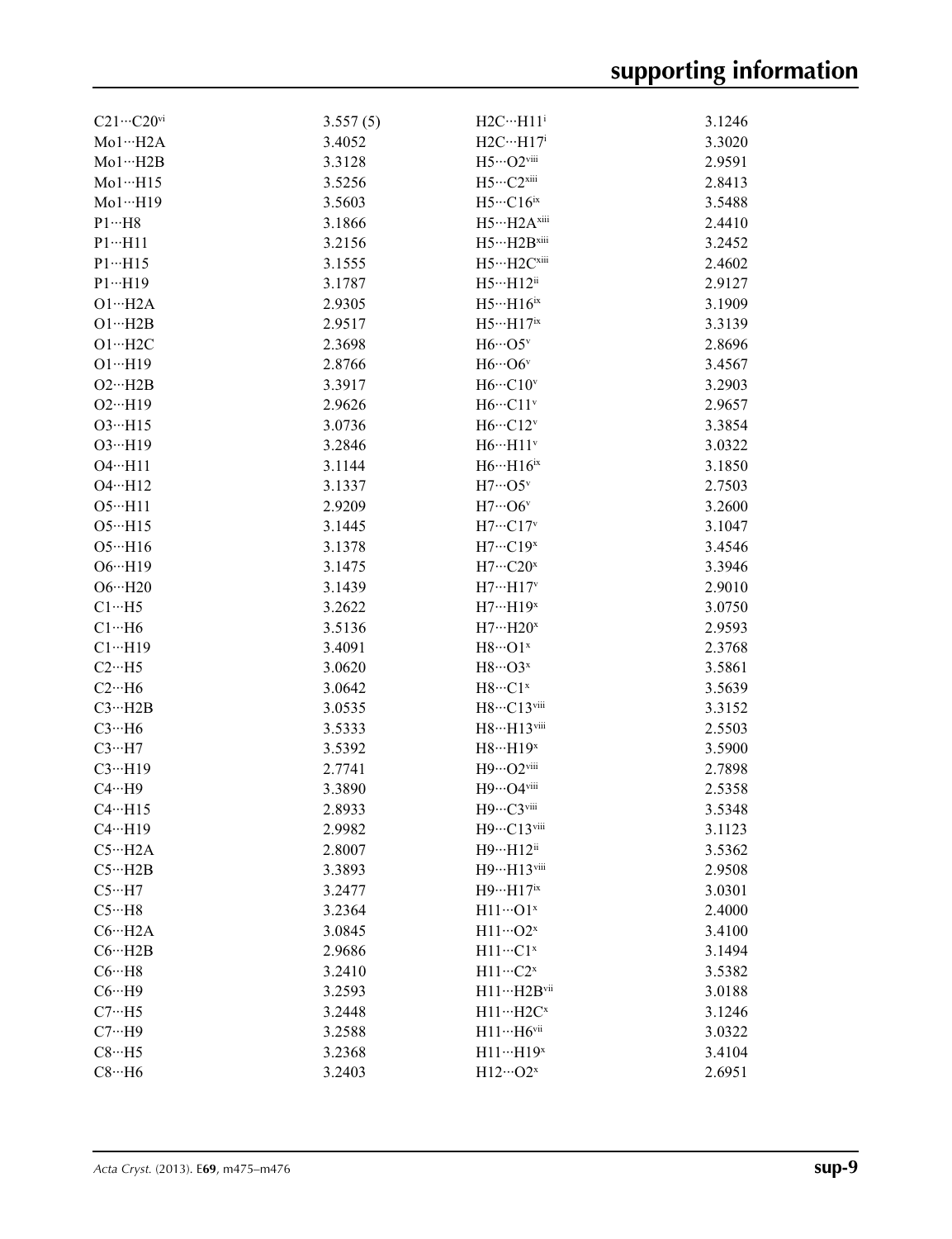| $C8 \cdot \cdot \cdot H15$               | 3.2779 | $H12\cdots O3^{xi}$              | 3.3742 |
|------------------------------------------|--------|----------------------------------|--------|
| $C9 \cdot \cdot \cdot H6$                | 3.2549 | H12…C4 <sup>xi</sup>             | 3.4063 |
| $C9 \cdots H7$                           | 3.2582 | H12…C5 <sup>xi</sup>             | 3.5118 |
| $C9 \cdot \cdot \cdot H15$               | 3.0516 | H12…H2Avii                       | 3.4606 |
| $C10 \cdots H7$                          | 3.5430 | $H12\cdots H2A^{xi}$             | 3.3393 |
| $C10 \cdots H8$                          | 3.3826 | $H12\cdots H2B$ vii              | 3.2762 |
| $C10 \cdots H12$                         | 3.1464 | $H12 \cdots H5^{xi}$             | 2.9127 |
| $C10 \cdots H13$                         | 3.1018 | $H12 \cdots H9^{xi}$             | 3.5362 |
| $C11 \cdots H8$                          | 3.3365 | $H12\cdots H19x$                 | 3.2551 |
| $C11 \cdots H13$                         | 3.1033 | $H13\cdots O1^{xi}$              | 2.7818 |
| $C13 \cdot \cdot \cdot H11$              | 3.0967 | $H13\cdots$ O3 <sup>xi</sup>     | 2.5324 |
| $C14 \cdots H8$                          | 3.1651 | $H13\cdots C1^{xi}$              | 3.2942 |
| $C14 \cdot \cdot \cdot H11$              | 3.0477 | $H13\cdots C4^{xi}$              | 3.0478 |
| $C14 \cdot \cdot \cdot H16$              | 3.1411 | $H13\cdots C8$ iv                | 2.9953 |
| $C14 \cdots H17$                         | 3.1002 | $H13\cdots C9$ iv                | 3.1884 |
| $C15\cdot\cdot\cdot$ H8                  | 3.2035 | $H13\cdots H8^{\rm iv}$          | 2.5503 |
| $C15\cdots H9$                           | 3.4305 | $H13 \cdots H9$ iv               | 2.9508 |
| $C15 \cdots H17$                         | 3.1200 | $H13 \cdots H17$ <sup>v</sup>    | 3.4406 |
| $C17 \cdots H15$                         | 3.1177 | $H15\cdots$ O4viii               | 3.5809 |
| $C18 \cdots H20$                         | 3.1487 | H15…O6viii                       | 3.3749 |
| $C18 \cdots H21$                         | 3.1083 | H15…C20viii                      | 3.5936 |
| $C19 \cdots H21$                         | 3.1265 | H15…C21viii                      | 3.1450 |
| $C21 \cdots H19$                         | 3.1235 | H15…H21viii                      | 3.1980 |
| $H2A \cdots H5$                          | 2.3253 | $H16\cdots$ O6viii               | 3.0672 |
| $H2A \cdots H6$                          | 2.9215 | H16…C5 <sup>xii</sup>            | 2.9065 |
| H2BH5                                    | 3.3341 | $H16\cdots C6^{xii}$             | 2.9100 |
| $H2B\cdots H6$                           | 2.5171 | $H16\cdots C7^{xii}$             | 3.2069 |
| $H5\cdots H6$                            | 2.5858 | H16…C8xii                        | 3.3813 |
| $H5 \cdots H9$                           | 2.5780 | H16…C9xii                        | 3.2067 |
| $H6 \cdots H7$                           | 2.5833 | H16…C21viii                      | 3.0711 |
| $H7 \cdots H8$                           | 2.5739 | $H16\cdots H5^{xii}$             | 3.1909 |
| $H8 \cdots H9$                           | 2.5930 | $H16\cdots H6^{xii}$             | 3.1850 |
| $H8 \cdots H11$                          | 3.0352 | $H16 \cdots H21$ <sup>viii</sup> | 2.6784 |
| H8…H15                                   | 3.0715 | $H17\cdots$ O2vii                | 2.6622 |
| H9…H15                                   | 2.6274 | H17…O4vii                        | 3.0622 |
| $H11 \cdots H12$                         | 2.5539 | $H17\cdots C3$ <sup>vii</sup>    | 2.9114 |
| $H12 \cdots H13$                         | 2.4165 | $H17\cdots C5^{xii}$             | 3.4107 |
| $H15\cdots H16$                          | 2.5576 | $H17\cdots C7$ <sup>vii</sup>    | 3.5114 |
| $H16 \cdots H17$                         | 2.4292 | $H17\cdots C9$ xii               | 3.2533 |
| $H19 \cdots H20$                         | 2.5627 | H17…C13vii                       | 3.3987 |
| $H20 \cdots H21$                         | 2.4355 | $H17 \cdots H2C^{x}$             | 3.3020 |
| $O1 \cdots H8$ <sup>i</sup>              | 2.3768 | $H17 \cdots H5$ <sup>xii</sup>   | 3.3139 |
| $O1 \cdot \cdot \cdot H11^i$             | 2.4000 | $H17 \cdots H7$ vii              | 2.9010 |
| $O1 \cdot \cdot \cdot H13$ <sup>ii</sup> | 2.7818 | $H17 \cdots H9$ xii              | 3.0301 |
| $O2 \cdot \cdot \cdot H2B$ iii           | 3.2721 | H17…H13vii                       | 3.4406 |
| O <sub>2</sub> ···H <sub>2Ciii</sub>     | 3.0612 | $H17 \cdots H20$ <sup>vi</sup>   | 3.1945 |
| $O2 \cdot \cdot \cdot H5$ <sup>iv</sup>  | 2.9591 | $H19 \cdots C11$ <sup>i</sup>    | 3.4790 |
| $O2 \cdots H9$ iv                        | 2.7898 | H19···C12 <sup>i</sup>           | 3.3869 |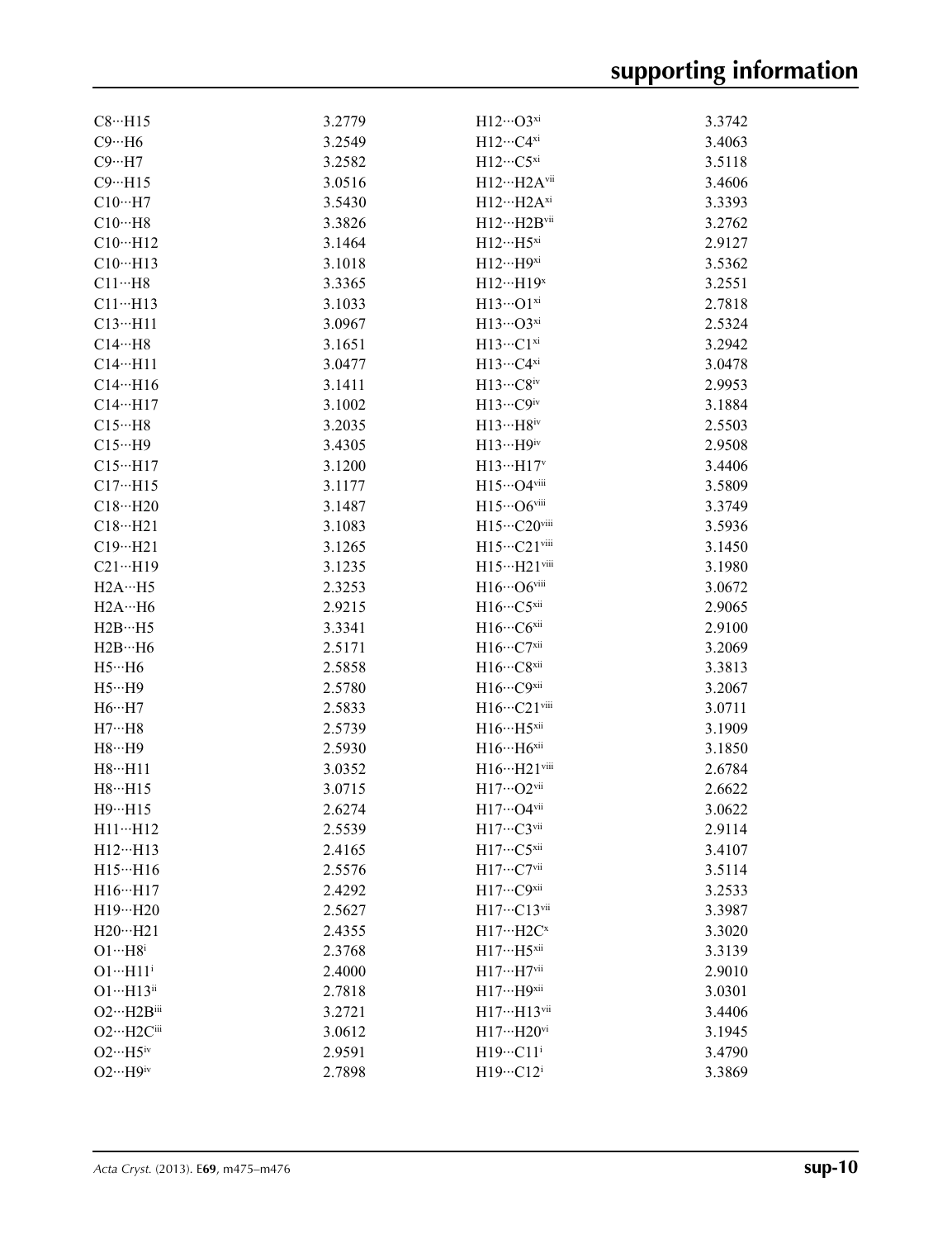| $O2 \cdot \cdot \cdot H11$ <sup>i</sup>  | 3.4100      | $H19 \cdots H7$ <sup>i</sup>   | 3.0750     |
|------------------------------------------|-------------|--------------------------------|------------|
| $O2 \cdot \cdot \cdot H12^i$             | 2.6951      | $H19 \cdots H8$ <sup>i</sup>   | 3.5900     |
| $O2 \cdot \cdot \cdot H17$ <sup>v</sup>  | 2.6622      | H19···H11 <sup>i</sup>         | 3.4104     |
| $O3 \cdot \cdot \cdot H8^i$              | 3.5861      | H19···H12 <sup>i</sup>         | 3.2551     |
| $O3 \cdot \cdot \cdot H12$ <sup>ii</sup> | 3.3742      | $H19 \cdots H21$ <sup>vi</sup> | 3.5859     |
| O3…H13ii                                 | 2.5324      | $H20\cdots O3$ iv              | 3.3953     |
| O3…H20viii                               | 3.3953      | $H20\cdots$ O5vi               | 2.8838     |
| $O3 \cdot \cdot \cdot H21$ <sup>vi</sup> | 2.5352      | $H20\cdots$ O6vi               | 3.4695     |
| $O4 \cdots H9$ iv                        | 2.5358      | $H20\cdots C14$ <sup>vi</sup>  | 3.1976     |
| $O4 \cdot \cdot \cdot H15$ iv            | 3.5809      | $H20\cdots C15$ <sup>vi</sup>  | 3.3925     |
| $O4 \cdot \cdot \cdot H17$ <sup>v</sup>  | 3.0622      | $H20\cdots C16$ <sup>vi</sup>  | 3.2027     |
| $O5 \cdot \cdot \cdot H6$ <sup>vii</sup> | 2.8696      | $H20\cdots C17$ <sup>vi</sup>  | 2.8803     |
| $O5 \cdots H7$ vii                       | 2.7503      | $H20 \cdots H7$ <sup>i</sup>   | 2.9593     |
| $O5 \cdot \cdot \cdot H20$ <sup>vi</sup> | 2.8838      | $H20 \cdots H17$ <sup>vi</sup> | 3.1945     |
| $O6 \cdot \cdot \cdot H6$ vii            | 3.4567      | $H21\cdots O3$ <sup>vi</sup>   | 2.5352     |
| $O6 \cdots H7$ vii                       | 3.2600      | $H21 \cdots C4$ <sup>vi</sup>  | 3.3179     |
| $O6 \cdot \cdot \cdot H15$ <sup>iv</sup> | 3.3749      | $H21 \cdots C15$ iv            | 3.3930     |
| $O6 \cdot \cdot \cdot H16$ iv            | 3.0672      | $H21 \cdots C16$ iv            | 3.1327     |
| $O6 \cdot \cdot \cdot H20$ <sup>vi</sup> | 3.4695      | $H21 \cdots C18$ <sup>vi</sup> | 3.5115     |
| $C1 \cdots H8$ <sup>i</sup>              | 3.5639      | $H21 \cdots C19$ <sup>vi</sup> | 3.4225     |
| $Cl \cdots H11$ <sup>i</sup>             | 3.1494      | $H21 \cdots H15$ iv            | 3.1980     |
| $C1 \cdots H13$ <sup>ii</sup>            | 3.2942      | $H21 \cdots H16$ iv            | 2.6784     |
| C2…H2Axiii                               | 3.1828      | H21…H19vi                      | 3.5859     |
|                                          |             |                                |            |
| $P1-Mo1-C1$                              | 128.21(9)   | $C7 - C8 - C9$                 | 108.7(3)   |
| $P1-Mo1-C3$                              | 79.89 (8)   | $Mo1-C9-C5$                    | 71.1(2)    |
| $P1-Mo1-C4$                              | 78.48 (8)   | $Mo1-C9-C8$                    | 72.30 (19) |
| $P1-Mo1-C5$                              | 141.13(8)   | $C5-C9-C8$                     | 107.1(3)   |
| $P1-Mo1-C6$                              | 133.02(8)   | $P1 - C10 - O4$                | 115.9(2)   |
| $P1-Mo1-C7$                              | 98.20 (8)   | $P1 - C10 - C11$               | 134.6(3)   |
| $P1-Mo1-C8$                              | 85.10(8)    | $O4 - C10 - C11$               | 109.1(3)   |
| $P1-Mo1-C9$                              | 107.65(8)   | $C10-C11-C12$                  | 107.5(3)   |
| $C1-Mo1-C3$                              | 69.24(11)   | $C11 - C12 - C13$              | 106.1(3)   |
| $Cl-Mol-C4$                              | 72.24 (12)  | O4-C13-C12                     | 111.0(4)   |
| $C1-Mo1-C5$                              | 88.91 (12)  | $P1 - C14 - O5$                | 119.6(2)   |
| $C1-Mo1-C6$                              | 93.91 (12)  | P1-C14-C15                     | 130.7(3)   |
| $C1-Mo1-C7$                              | 126.97(12)  | $O5 - C14 - C15$               | 109.7(3)   |
| $C1-Mo1-C8$                              | 146.42 (12) | $C14-C15-C16$                  | 106.7(3)   |
| $C1-Mo1-C9$                              | 116.88(11)  | $C15-C16-C17$                  | 106.4(3)   |
| $C3-Mo1-C4$                              | 106.58(12)  | $O5-C17-C16$                   | 111.4(3)   |
| $C3-Mo1-C5$                              | 130.94(11)  | $P1 - C18 - 06$                | 117.9(2)   |
| $C3-Mo1-C6$                              | 100.79(12)  | $P1 - C18 - C19$               | 132.5(3)   |
| $C3-Mo1-C7$                              | 100.46(11)  | $O6 - C18 - C19$               | 109.6(3)   |
| $C3-Mo1-C8$                              | 129.25(10)  | $C18 - C19 - C20$              | 106.9(3)   |
| $C3-Mo1-C9$                              | 157.46(11)  | $C19 - C20 - C21$              | 106.3(3)   |
| $C4 - Mo1 - C5$                          | 107.42(11)  | $O6 - C21 - C20$               | 111.3(3)   |
| $C4 - Mo1 - C6$                          | 141.87(11)  | $Cl$ -C2-H2A                   | 109.475    |
| $C4 - Mo1 - C7$                          | 151.60(13)  | $C1-C2-H2B$                    | 109.476    |
|                                          |             |                                |            |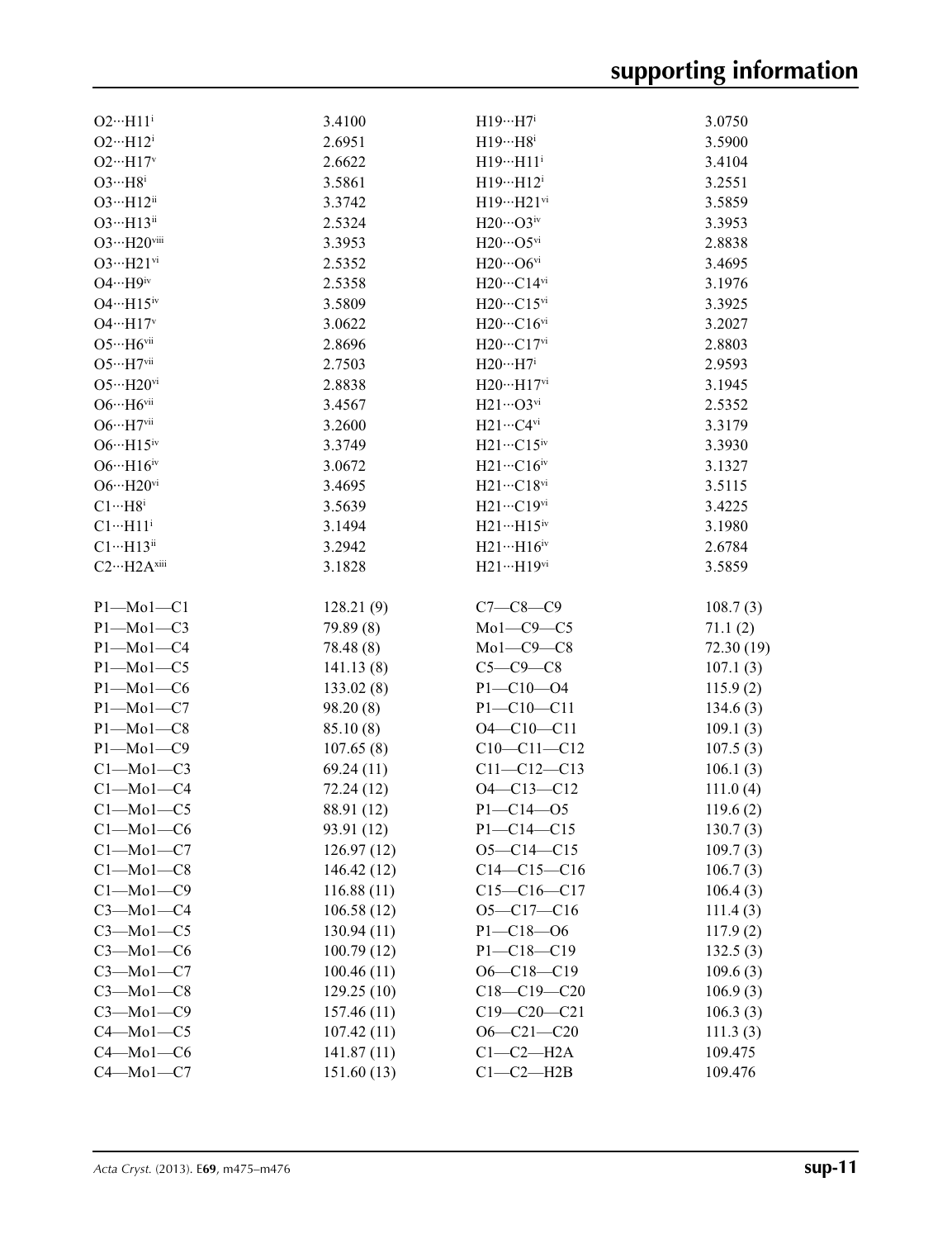| $C4 - Mo1 - C8$                  | 117.41(12)    | $C1-C2-H2C$          | 109.471      |
|----------------------------------|---------------|----------------------|--------------|
| $C4 - Mo1 - C9$                  | 95.82(12)     | $H2A - C2 - H2B$     | 109.480      |
| $C5 - Mo1 - C6$                  | 35.35(11)     | $H2A-C2-H2C$         | 109.467      |
| $C5 - Mo1 - C7$                  | 58.13(11)     | $H2B-C2-H2C$         | 109.459      |
| $C5 - Mo1 - C8$                  | 57.63(11)     | $Mo1-C5-H5$          | 125.465      |
| $C5 - Mo1 - C9$                  | 34.61(11)     | $C6-C5-H5$           | 125.462      |
| $C6 - Mo1 - C7$                  | 34.99(11)     | $C9-C5-H5$           | 125.463      |
| $C6 - Mo1 - C8$                  | 57.89(11)     | $Mo1-C6-H6$          | 125.921      |
| $C6 - Mo1 - C9$                  | 58.25(11)     | $C5-C6-H6$           | 125.931      |
| $C7 - Mo1 - C8$                  | 34.57(11)     | $C7-C6-H6$           | 125.919      |
| $C7 - Mo1 - C9$                  | 57.92(11)     | $Mo1-C7-H7$          | 125.887      |
| $C8 - Mo1 - C9$                  | 34.73(10)     | $C6-C7-H7$           | 125.888      |
| $Mo1-P1-C10$                     | 116.72(10)    | $C8 - C7 - H7$       | 125.885      |
| $Mo1-P1-C14$                     | 114.92(10)    | $Mo1-C8-H8$          | 125.541      |
| $Mo1-P1-C18$                     | 114.96(9)     | $C7-C8-H8$           | 125.535      |
| $C10-P1-C14$                     | 100.70(13)    | $C9 - C8 - H8$       | 125.540      |
|                                  | 102.09(13)    | $Mo1-C9-H9$          | 126.321      |
| $C10-P1-C18$<br>$C14 - P1 - C18$ |               |                      |              |
|                                  | 105.58(13)    | $C5-C9-H9$           | 126.319      |
| $C10 - 04 - C13$                 | 106.3(3)      | $C8-C9-H9$           | 126.314      |
| $C14 - 05 - C17$                 | 105.8(3)      | $C10 - C11 - H11$    | 126.232      |
| $C18 - 06 - C21$                 | 105.9(3)      | $C12 - C11 - H11$    | 126.226      |
| $Mo1-C1-O1$                      | 124.6(3)      | $C11 - C12 - H12$    | 126.961      |
| $Mo1-C1-C2$                      | 118.5(3)      | $C13 - C12 - H12$    | 126.951      |
| $O1 - C1 - C2$                   | 116.8(3)      | $O4 - C13 - H13$     | 124.493      |
| $Mo1-C3-O2$                      | 175.7(3)      | $C12-C13-H13$        | 124.484      |
| $Mo1-C4-O3$                      | 177.1(3)      | $C14 - C15 - H15$    | 126.643      |
| $Mo1-C5-C6$                      | 71.96 (19)    | $C16-C15-H15$        | 126.650      |
| $Mo1-C5-C9$                      | 74.30 (19)    | $C15-C16-H16$        | 126.781      |
| $C6 - C5 - C9$                   | 108.7(3)      | $C17 - C16 - H16$    | 126.780      |
| $Mo1-C6-C5$                      | 72.69 (18)    | $O5 - Cl7 - H17$     | 124.313      |
| $Mo1-C6-C7$                      | 73.56 (19)    | $C16-C17-H17$        | 124.310      |
| $C5 - C6 - C7$                   | 107.6(3)      | C18-C19-H19          | 126.546      |
| $Mo1-C7-C6$                      | 71.45 (18)    | $C20-C19-H19$        | 126.540      |
| $Mo1-C7-C8$                      | 73.29(18)     | C19-C20-H20          | 126.865      |
| $C6-C7-C8$                       | 107.9(3)      | $C21 - C20 - H20$    | 126.858      |
| $Mo1-C8-C7$                      | 72.14 (19)    | $O6 - C21 - H21$     | 124.340      |
| $Mo1-C8-C9$                      | 72.97 (19)    | $C20-C21-H21$        | 124.322      |
|                                  |               |                      |              |
| $P1 - Mo1 - C1 - O1$             | $-21.0(3)$    | $C8 - Mo1 - C5 - C6$ | $-78.82(14)$ |
| $P1 - Mo1 - C1 - C2$             | 155.15(13)    | $C8 - Mo1 - C5 - C9$ | 37.38(11)    |
| $C1-Mo1-P1-C10$                  | $-123.99(11)$ | $C5-Mo1-C9-C5$       | 0.00(12)     |
| $Cl-Mol-P1-C14$                  | 118.42(11)    | $C5-Mo1-C9-C8$       | 115.8(2)     |
| $C1-Mo1-P1-C18$                  | $-4.46(11)$   | $C9$ —Mo1—C5—C6      | $-116.2(2)$  |
| $C3 - Mo1 - P1 - C10$            | $-70.77(9)$   | $C9 - Mo1 - C5 - C9$ | 0.00(12)     |
| $C3 - Mol - Pl - C14$            | 171.65(8)     | $C6 - Mo1 - C7 - C6$ | 0.00(15)     |
| $C3 - Mol - Pl - C18$            | 48.76(8)      | $C6$ —Mo1—C7—C8      | $-116.1(3)$  |
| $C4 - Mo1 - P1 - C10$            | 179.83(10)    | $C7 - Mo1 - C6 - C5$ | 115.0(3)     |
| $C4 - Mo1 - P1 - C14$            | 62.25(10)     | $C7 - Mo1 - C6 - C7$ | 0.00(15)     |
|                                  |               |                      |              |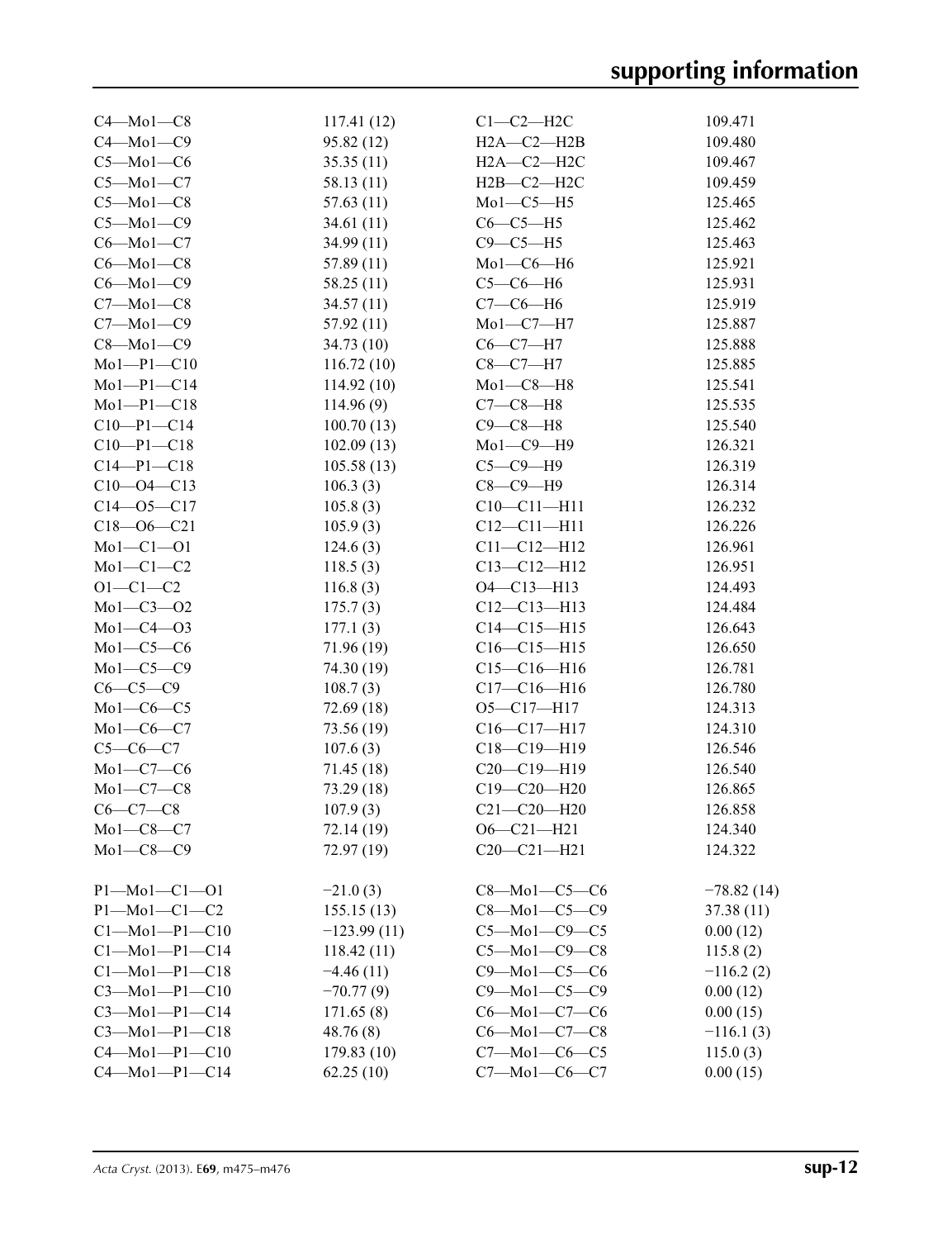| $C4 - Mo1 - P1 - C18$ | $-60.64(10)$  | $C6$ —Mo1— $C8$ —C7    | 37.45 (12)    |
|-----------------------|---------------|------------------------|---------------|
| $P1 - Mo1 - C5 - C6$  | $-97.48(14)$  | $C6 - Mo1 - C8 - C9$   | $-79.32(14)$  |
| $P1 - Mo1 - C5 - C9$  | 18.72(19)     | $C8 - Mo1 - C6 - C5$   | 77.99 (15)    |
| $C5 - Mo1 - P1 - C10$ | 76.30(12)     | $C8 - Mo1 - C6 - C7$   | $-36.99(12)$  |
| $C5 - Mo1 - P1 - C14$ | $-41.29(12)$  | $C6$ —Mo1—C9—C5        | $-37.63(11)$  |
| $C5 - Mo1 - P1 - C18$ | $-164.17(11)$ | $C6 - Mo1 - C9 - C8$   | 78.21 (13)    |
| $P1 - Mo1 - C6 - C5$  | 121.66(9)     | $C9$ —Mo1—C6—C5        | 36.82 (12)    |
| $P1 - Mo1 - C6 - C7$  | 6.7(2)        | $C9 - Mo1 - C6 - C7$   | $-78.17(15)$  |
| $C6 - Mo1 - P1 - C10$ | 24.61 (13)    | $C7 - Mo1 - C8 - C7$   | 0.00(14)      |
| $C6 - Mol - Pl - C14$ | $-92.97(12)$  | $C7 - Mo1 - C8 - C9$   | $-116.8(3)$   |
| $C6 - Mo1 - P1 - C18$ | 144.14(12)    | $C8 - Mo1 - C7 - C6$   | 116.1(3)      |
| $P1 - Mo1 - C7 - C6$  | $-175.07(11)$ | $C8 - Mo1 - C7 - C8$   | 0.00(13)      |
| $P1 - Mo1 - C7 - C8$  | 68.84 (12)    | $C7 - Mo1 - C9 - C5$   | $-79.11(14)$  |
| $C7 - Mo1 - P1 - C10$ | 28.47 (10)    | $C7 - Mo1 - C9 - C8$   | 36.73(12)     |
| $C7 - Mo1 - P1 - C14$ | $-89.11(9)$   | $C9 - Mo1 - C7 - C6$   | 79.19 (15)    |
| $C7 - Mo1 - P1 - C18$ | 148.00(9)     | $C9 - Mo1 - C7 - C8$   | $-36.89(12)$  |
| $P1 - Mo1 - C8 - C7$  | $-112.11(11)$ | $C8 - Mo1 - C9 - C5$   | $-115.8(3)$   |
| P1-Mo1-C8-C9          | 131.13(12)    | $C8 - Mo1 - C9 - C8$   | $-0.00(14)$   |
| $C8 - Mo1 - P1 - C10$ | 60.56(8)      | $C9 - Mo1 - C8 - C7$   |               |
|                       |               | $C9 - Mo1 - C8 - C9$   | 116.8(3)      |
| $C8 - Mo1 - P1 - C14$ | $-57.03(8)$   |                        | $-0.00(13)$   |
| $C8 - Mo1 - P1 - C18$ | $-179.91(8)$  | $Mo1-P1-C10-O4$        | 74.1 $(2)$    |
| $P1 - Mo1 - C9 - C5$  | $-167.80(8)$  | Mo1-P1-C10-C11         | $-96.6(3)$    |
| $P1 - Mo1 - C9 - C8$  | $-51.96(12)$  | $Mo1-P1-C14-O5$        | 171.31(15)    |
| $C9 - Mo1 - P1 - C10$ | 87.32(8)      | $Mo1-P1-C14-C15$       | $-9.8(3)$     |
| $C9 - Mo1 - P1 - C14$ | $-30.26(8)$   | Mo1-P1-C18-06          | $-176.72(13)$ |
| $C9 - Mo1 - P1 - C18$ | $-153.15(8)$  | Mo1-P1-C18-C19         | 2.5(3)        |
| $C3 - Mo1 - C1 - O1$  | $-78.4(3)$    | $C10-P1-C14-05$        | 45.0(3)       |
| $C3-Mo1-C1-C2$        | 97.7(2)       | $C10-P1-C14-C15$       | $-136.2(3)$   |
| $C4 - Mo1 - C1 - O1$  | 37.8(3)       | $C14-P1-C10-04$        | $-160.81(19)$ |
| $C4-Mo1-C1-C2$        | $-146.1(3)$   | $C14-P1-C10-C11$       | 28.5(3)       |
| $C1-Mo1-C5-C6$        | 98.33 (14)    | $C10-P1-C18-06$        | $-49.4(2)$    |
| $C1 - Mo1 - C5 - C9$  | $-145.47(13)$ | $C10-P1-C18-C19$       | 129.9(3)      |
| $C5 - Mol - C1 - O1$  | 146.5(3)      | $C18-P1-C10-04$        | $-52.1(3)$    |
| $C5-Mo1-C1-C2$        | $-37.42(19)$  | $C18-P1-C10-C11$       | 137.2(3)      |
| $C1-Mo1-C6-C5$        | $-82.56(14)$  | $C14-P1-C18-06$        | 55.5 $(2)$    |
| $C1-Mo1-C6-C7$        | 162.46(14)    | $C14-P1-C18-C19$       | $-125.2(3)$   |
| $C6 - Mol - C1 - O1$  | $-178.5(3)$   | $C18-P1-C14-05$        | $-60.9(2)$    |
| $C6 - Mol - C1 - C2$  | $-2.4(2)$     | $C18-P1-C14-C15$       | 117.9(3)      |
| $C1-Mo1-C7-C6$        | $-22.1(2)$    | $C10 - 04 - C13 - C12$ | 0.9(5)        |
| $C1-Mo1-C7-C8$        | $-138.20(13)$ | $C13 - O4 - C10 - P1$  | $-174.4(3)$   |
| $C7 - Mo1 - C1 - O1$  | $-166.0(2)$   | $C13 - 04 - C10 - C11$ | $-1.4(4)$     |
| $C7 - Mo1 - C1 - C2$  | 10.1(3)       | $C14 - 05 - C17 - C16$ | 0.1(3)        |
| $C1 - Mo1 - C8 - C7$  | 74.4 (3)      | $C17 - 05 - C14 - P1$  | 178.9(2)      |
| $C1-Mo1-C8-C9$        | $-42.4(3)$    | $C17 - 05 - C14 - C15$ | $-0.2(3)$     |
| $C8 - Mo1 - C1 - O1$  | 150.83(19)    | $C18 - 06 - C21 - C20$ | $-0.3(3)$     |
| $C8 - Mo1 - C1 - C2$  | $-33.1(3)$    | $C21 - 06 - C18 - P1$  | 179.48 (19)   |
| $C1-Mo1-C9-C5$        | 39.45(16)     | $C21 - 06 - C18 - C19$ | 0.1(3)        |
| $C1-Mo1-C9-C8$        | 155.29(12)    | $Mo1-C5-C6-Mo1$        | 0.0           |